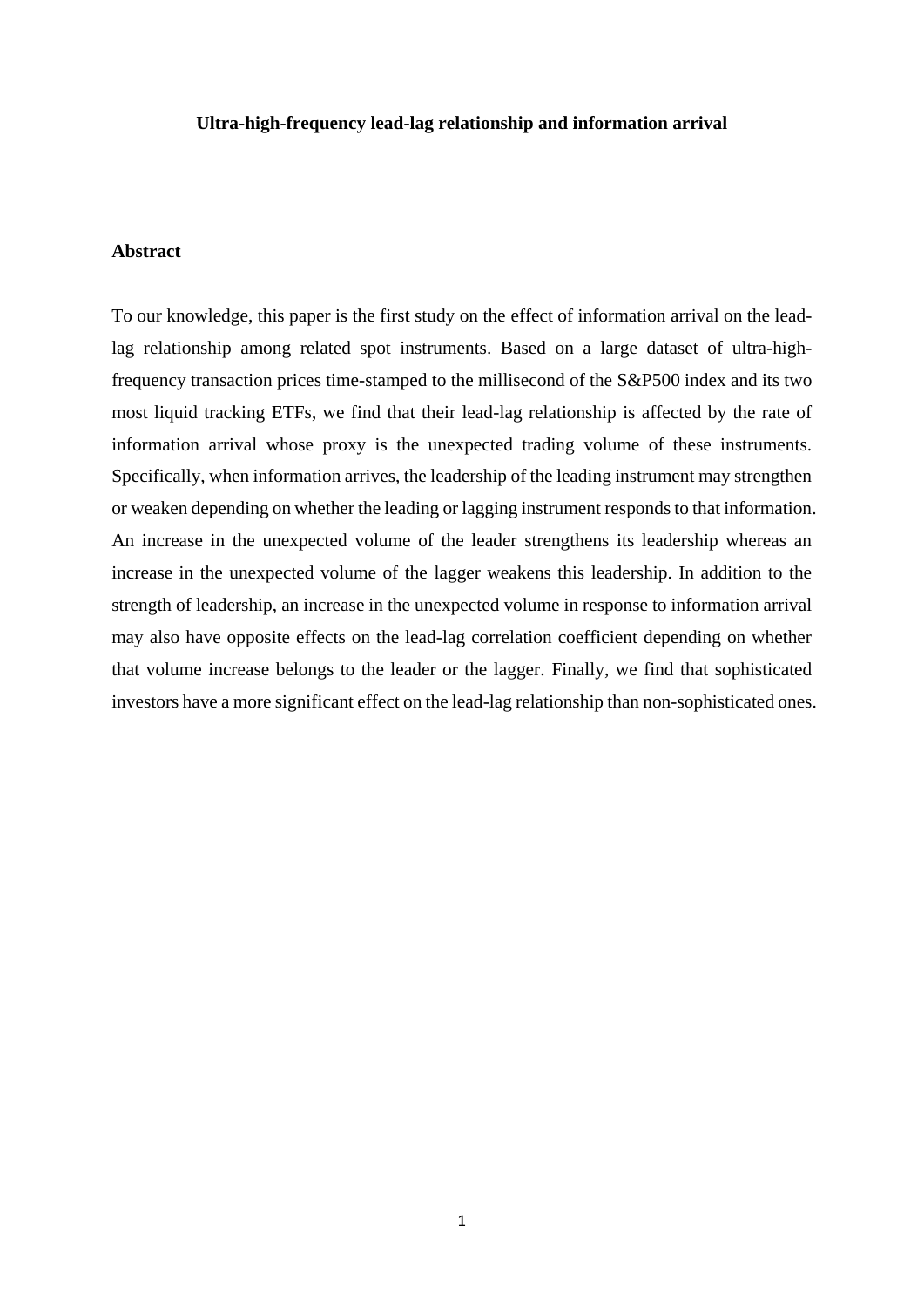### **1. Introduction**

The efficient market hypothesis (EMH) suggests that return predictability and arbitrage opportunities should not exist in financial markets. Accordingly, the returns of related instruments (e.g. an equity index and its futures) should show contemporaneous correlations in efficient and frictionless markets [\(Stoll and Whaley, 1990,](#page-23-0) [Brooks et al., 1999\)](#page-21-0). However the lead-lag effect, a phenomenon where a security follows the movements of another with a time delay [\(Huth and Abergel, 2014\)](#page-22-0), is often found in the literature. Yet according to the EMH, even if returns of security A are correlated with past returns of security B, it should still be impossible to use price changes of B to forecast and make abnormal profits from price changes of A due to practical constraints.

Motivated by the literature on lead-lag effect in returns (e.g. Kawaller et al., 1987, Fleming et [al., 1996,](#page-21-1) [Chen and Gau, 2009,](#page-21-2) [Alsayed and McGroarty, 2014,](#page-21-3) [Curme et al., 2015\)](#page-21-4), our paper is the first to investigate the effect of information arrival on the lead-lag relationship between related stocks. To examine related stocks, we focus on ETFs because the purpose of ETFs is to track the performance of some index or asset and ETFs tracking the same index or asset can be considered very much related. Moreover, the ETF market has been growing rapidly [\(Shin and](#page-22-2)  [Soydemir, 2010,](#page-22-2) [Kearney et al., 2014\)](#page-22-3) since their introduction with many investors choosing ETFs as their investment vehicle. ETFs track different asset classes (e.g. stock, bond, commodity) and we choose equity ETFs for our analysis because they are easily accessible to investors, very liquid [\(Marshall et al., 2013\)](#page-22-4) and should be representative of the US economy. Equity ETFs, which track stock indices or economic sectors, are more liquid than single stocks [\(Ruan and Ma, 2012\)](#page-22-5).

Our study on the lead-lag effect in relation to information is also motivated by the fact that the lead-lag relationship exists because some financial instruments reflect information faster than others. In general, information plays an important role in financial markets. [Hanousek and](#page-22-6)  Podpiera (2003) state that informed trading affects the bid-ask spread because market makers set the spread to compensate for the risk of adverse selection which they face when trading with informed traders. Similarly, [Gregoriou et al. \(2005\)](#page-21-5) argue that market makers mitigate their informational disadvantage compared to informed traders by increasing the bid-ask spread. On the other hand, the flow of information to the market also helps explain the ARCH and GARCH effects in daily stock returns [\(Lamoureux and Lastrapes, 1990,](#page-22-7) [Sharma et al., 1996,](#page-22-8) [Aragó and Nieto, 2005\)](#page-21-6). In addition to prices and volatility, [Frank and Kenneth \(2005\)](#page-21-7) suggest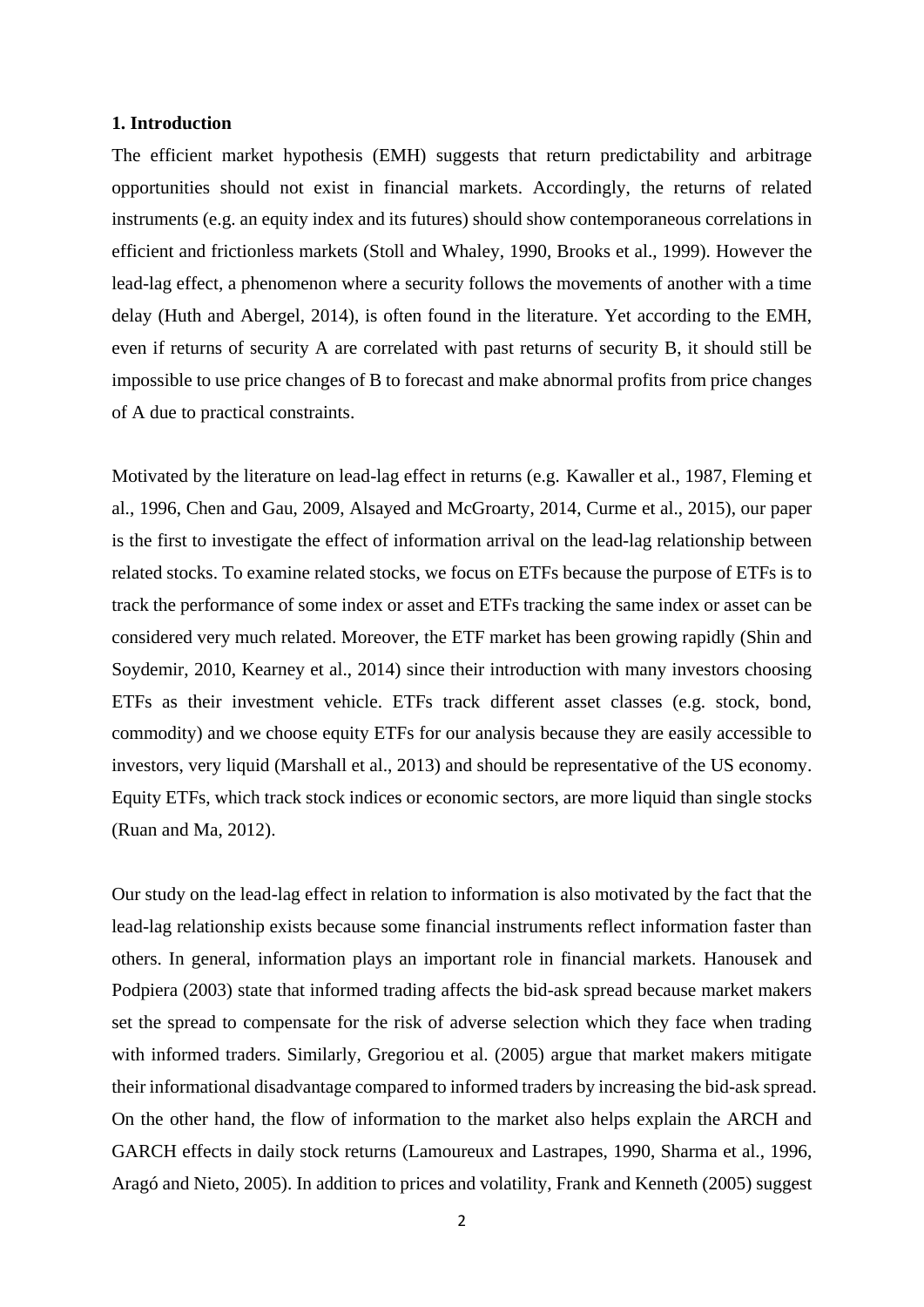that the relative trade size (i.e. trade size scaled by market depth) is also affected by information, showing that informed traders prefer to trade larger volume.

We find that the lead-lag relationship is indeed influenced by the rate of information arrival. When information arrives, the leadership of the leading instrument may strengthen or weaken depending on whether the leading or lagging instrument responds to that information. An increase in the unexpected trading volume of the leader strengthens its leadership whereas an increase in the unexpected volume of the lagger weakens this leadership. In addition to the strength of leadership, an increase in the unexpected volume in response to information arrival may also have opposite effects on the lead-lag correlation coefficient depending on whether that volume increase belongs to the leader or the lagger. We also find that sophisticated investors have a more significant effect on the lead-lag relationship than non-sophisticated ones.

Our research is conducted in the high-frequency context which has become more and more important in recent times. In current financial markets, speed is considered such an essential competitive edge that many market participants are willing to make significant technological investments to increase their speed of analysis and execution (even by only a small amount), in both absolute and relative terms (i.e. trying to be faster than their competitors). This competition for speed has pushed the boundary to extreme levels; specifically, [Hasbrouck and](#page-22-9)  Saar (2013) find that high-frequency traders can operate with a latency of only a few milliseconds while an eye blink takes a few hundred milliseconds. Even more extreme, [Goldstein et al. \(2014\)](#page-21-8) report that it is possible to trade in the microsecond environment. In any case, high-frequency traders are among the most active and important market participants and thus we use the high-frequency setting to examine the lead-lag relationship. This setting is appropriate for our analysis because the lead-lag relationship is a common phenomenon in high-frequency data [\(Huth and Abergel, 2014\)](#page-22-0).

Moreover, using high-frequency data to analyse the lead-lag relationship is suitable since the increasing electronification of financial markets and high-frequency trading activities have reduced the lead-lag time dramatically, to the point where data sampled at regular intervals can no longer capture this time delay [\(Huth and Abergel, 2014\)](#page-22-0). In other words, it is not suitable to use regularly sampled data to measure high-frequency correlation [\(Zhang, 2011\)](#page-23-1), especially when one security is traded more often than the other [\(Lo and MacKinlay, 1990\)](#page-22-10). However, in order to measure correlation, using high-frequency data requires an approach different from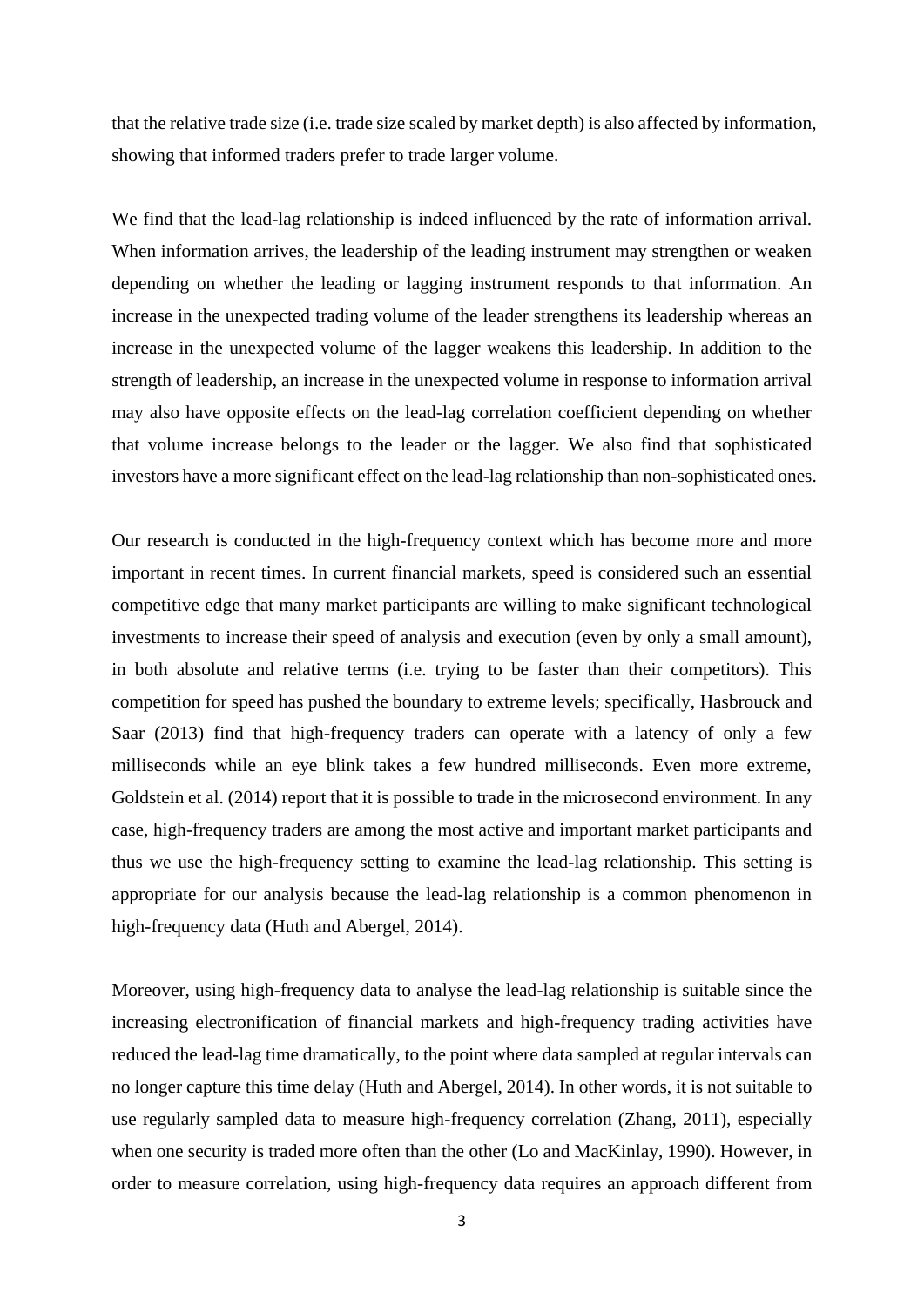that used for regularly sampled data. Following [Alsayed and McGroarty \(2014\),](#page-21-3) we apply the model of [Hayashi and Yoshida \(2005\)](#page-22-11) to calculate the contemporaneous correlation, and its extension by [Hoffmann et al. \(2013\)](#page-22-12) to include leads and lags. This model uses the original tick data and does not require any modification such as interpolation or resampling at regular intervals [\(Huth and Abergel, 2014\)](#page-22-0).

We contribute to the literature on lead-lag effects in returns by analysing the role of information in the lead-lag relationship among related spot instruments (i.e. equity index and ETFs) which, to our knowledge, has not been studied before. We examine, at the tick level, the most liquid ETFs that track the S&P500 index thus representative of the performance of the US economy. We show that information arrival has a large part of play in the lead-lag effect among these instruments. Moreover, we conduct our analysis in the high-frequency context, which is increasingly important in financial markets, using a large dataset and a novel approach proposed by [Hayashi and Yoshida \(2005\)](#page-22-11) and [Hoffmann et al. \(2013\).](#page-22-12)

The structure of this paper is as follows. Section 2 reviews the literature on lead-lag effects in returns. Section 3 presents our dataset. Section 4 describes our estimation of the lead-lag relationship and our analysis of the effect of information arrival on this relationship. Section 5 and 6 provide the results and conclusions respectively.

# **2. Literature review**

The literature on lead-lag effects is plentiful and we classify the literature in Figure 1.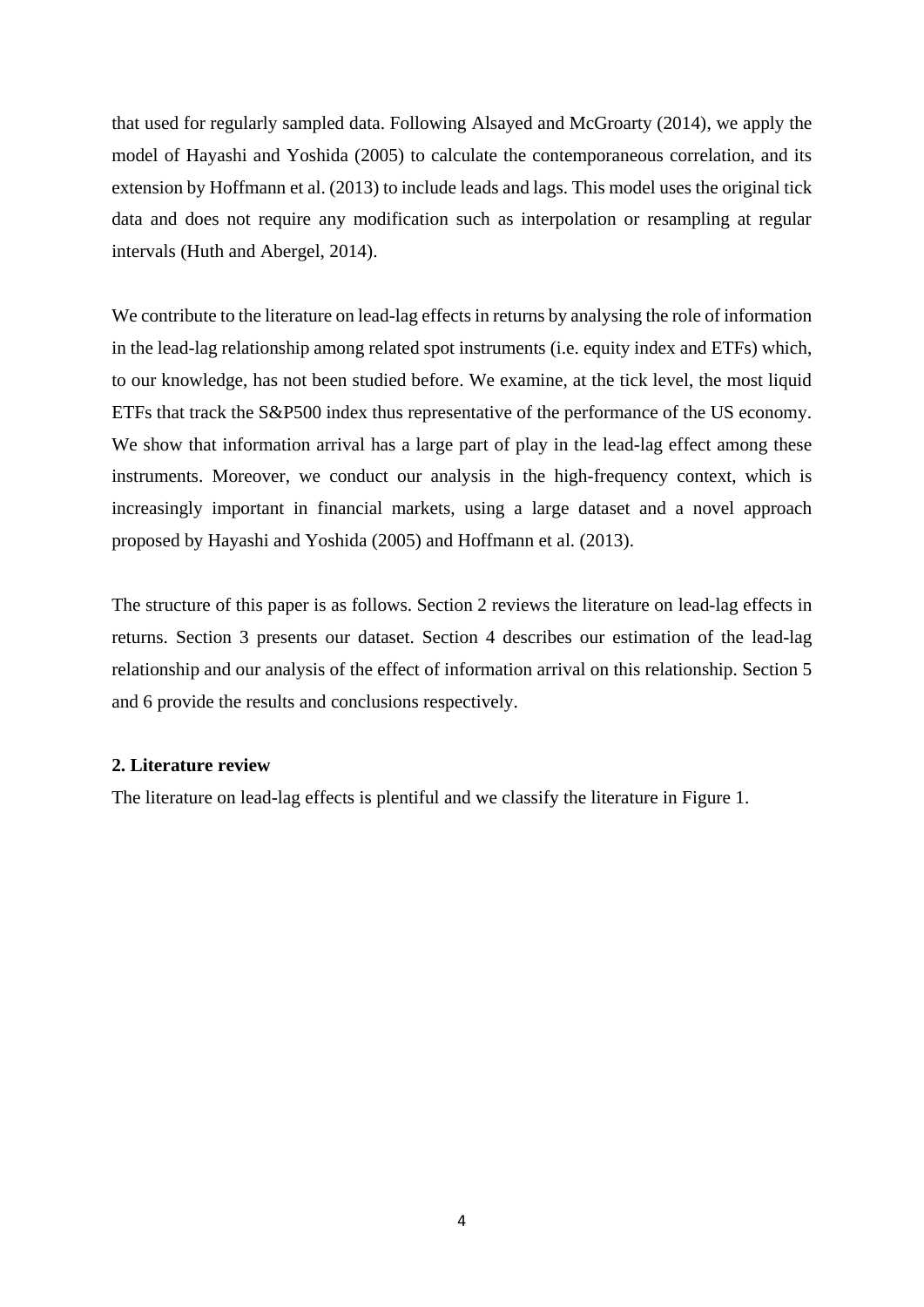**Figure 1.** Classification of the literature on lead-lag effects in returns. Related securities refer to securities which have the same underlying asset (i.e. stocks and their derivatives). Unrelated securities refer to stocks in general.



Regarding Figure 1, a large part of the literature on lead-lag effects focuses on equity markets so we divide the literature into studies on equity markets and studies on other assets. Studies on equity markets can be divided further into studies on instruments in the same country and studies on instruments between countries. Finally, studies on instruments in the same country include studies on related securities (i.e. spot and derivative instruments) and studies on unrelated securities (i.e. stocks in general). Because our paper investigates related securities (i.e. ETFs tracking the same index), the following literature review will focus on the lead-lag effect between related securities. We mainly look at the spot – futures and spot – options relationship since there are few studies on other relationships.

The spot – futures relationship is the most extensively studied relationship in the literature on lead-lag effects of related securities. Many papers find that the lead-lag effect is bi-directional (i.e. futures lead the index and vice versa), although the futures' lead is stronger and longer than the index's lead (e.g. Chiang and Fong, 2001, [Nam et al., 2006,](#page-22-13) [Ergün, 2009\)](#page-21-10). While futures' lead can be up to 45 minutes [\(Kawaller et al., 1987\)](#page-22-1), the index's lead does not exceed 15 minutes [\(Chan, 1992\)](#page-21-11). Regarding US indices, many papers find a bi-directional spot –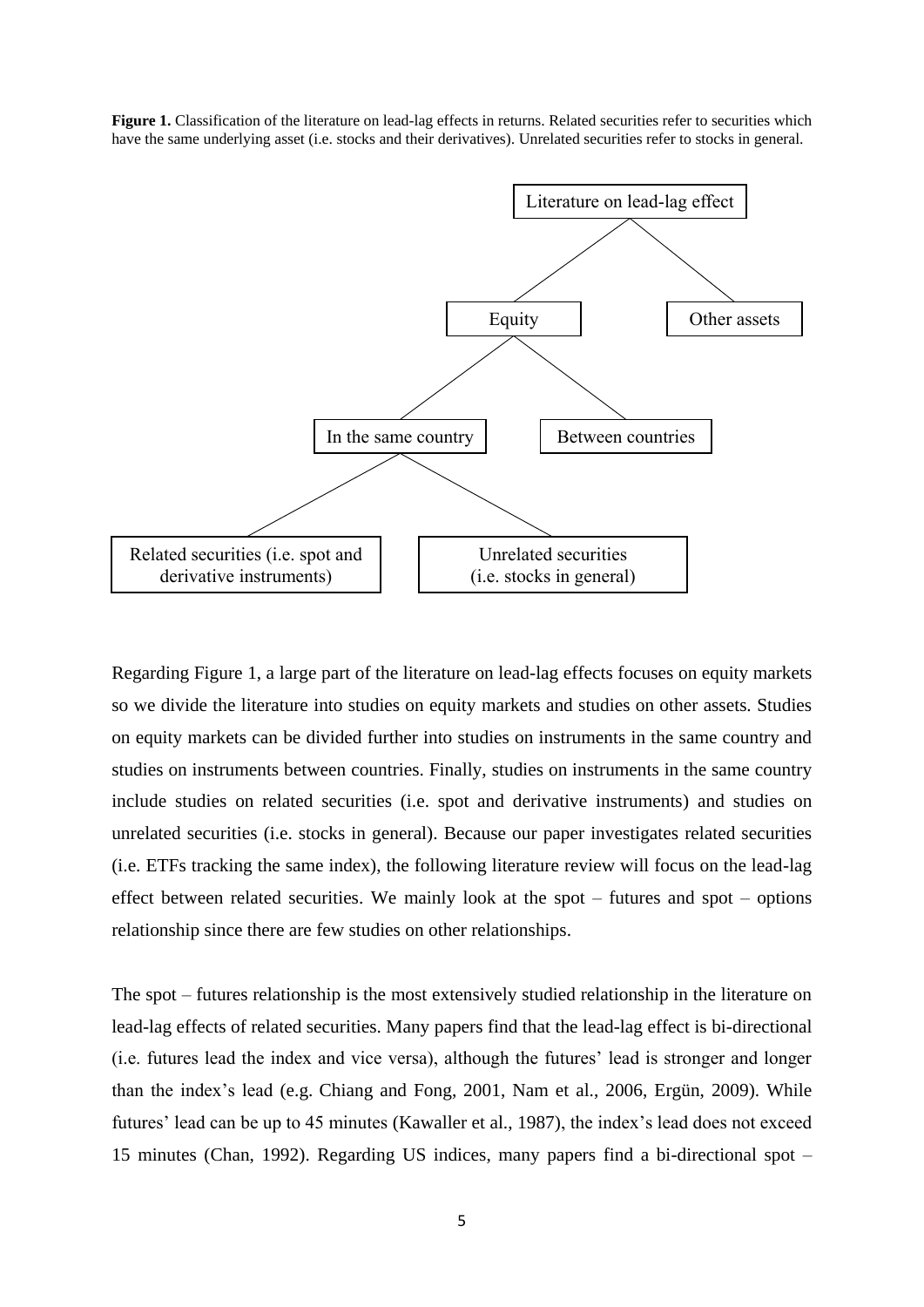futures lead-lag relationship (e.g. Chan, 1992, [Pizzi et al., 1998,](#page-22-14) [Ergün, 2009\)](#page-21-10) and only a few find a uni-directional effect where futures lead the index (e.g. Fleming et al., 1996). Regarding non-US indices, it is common to find both a bi-directional effect (e.g. Brooks et al., 1999, Frino [and West, 1999\)](#page-21-12) and a uni-directional effect (e.g. Najand and Min, 1999, [Frino et al., 2000\)](#page-21-13). However, [Brooks et al. \(2001\)](#page-21-14) find that although the lead-lag effect can be used to produce accurate forecasts, trading these forecasts does not outperform the benchmark after considering transaction costs.

Some researchers attribute the lead-lag relationship to infrequent and nonsynchronous trading [\(Shyy and Vijayraghavan, 1996,](#page-23-2) [Brooks et al., 1999\)](#page-21-0) while others still find the lead-lag effect after considering infrequent and nonsynchronous trading [\(Stoll and Whaley, 1990,](#page-23-0) [Grünbichler](#page-21-15)  [et al., 1994,](#page-21-15) [Martikainen and Perttunen, 1995,](#page-22-16) [Fleming et al., 1996\)](#page-21-1). Another explanation for the lead-lag effect, especially the futures' lead, is the trading cost hypothesis [\(Nam et al., 2008\)](#page-22-17). Specifically, because trading the index is cheaper in the derivative markets than in the spot market, new information should be updated in the derivative markets before the spot market [\(Martikainen and Perttunen, 1995,](#page-22-16) [Fleming et al., 1996\)](#page-21-1). Consistent with the trading cost hypothesis[, Chen and Gau \(2009\)](#page-21-2) find that when the bid-ask spread in the spot market decreases (due to a decrease in the minimum tick size), the spot index's contribution to price discovery becomes more significant. In addition to nonsynchronous trading and trading costs, the trading mechanism also affects the lead-lag relationship. When the futures are screen-traded and the index is floor-traded, the futures' lead is longer than when both are floor-traded, since screen trading increases the price discovery speed [\(Grünbichler et al., 1994\)](#page-21-15).

In terms of time variation, the lead-lag effect is regime-switching and non-linear [\(Chung et al.,](#page-21-16)  [2011\)](#page-21-16). The futures' lead has weakened and the spot – futures integration has strengthened over time [\(Frino and West, 1999,](#page-21-12) [Brooks et al., 1999\)](#page-21-0). [Lien et al. \(2003\)](#page-22-18) use daily data and even find that in more recent time, information flows from the spot market to the futures market, which means the index leads the futures. However, [Nam et al. \(2008\)](#page-22-17) warn that using lowfrequency data may lead to information loss and incorrect results, which is why we use tick data in this paper.

In addition to the spot – futures relationship, the spot – options relationship has often been studied and the findings are mixed. Some authors find no lead-lag effect [\(Panton, 1976,](#page-22-19) [Chan](#page-21-17)  [et al., 1993\)](#page-21-17) while others find a uni-directional effect [\(Stephan and Whaley, 1990,](#page-23-3) [Fleming et](#page-21-1)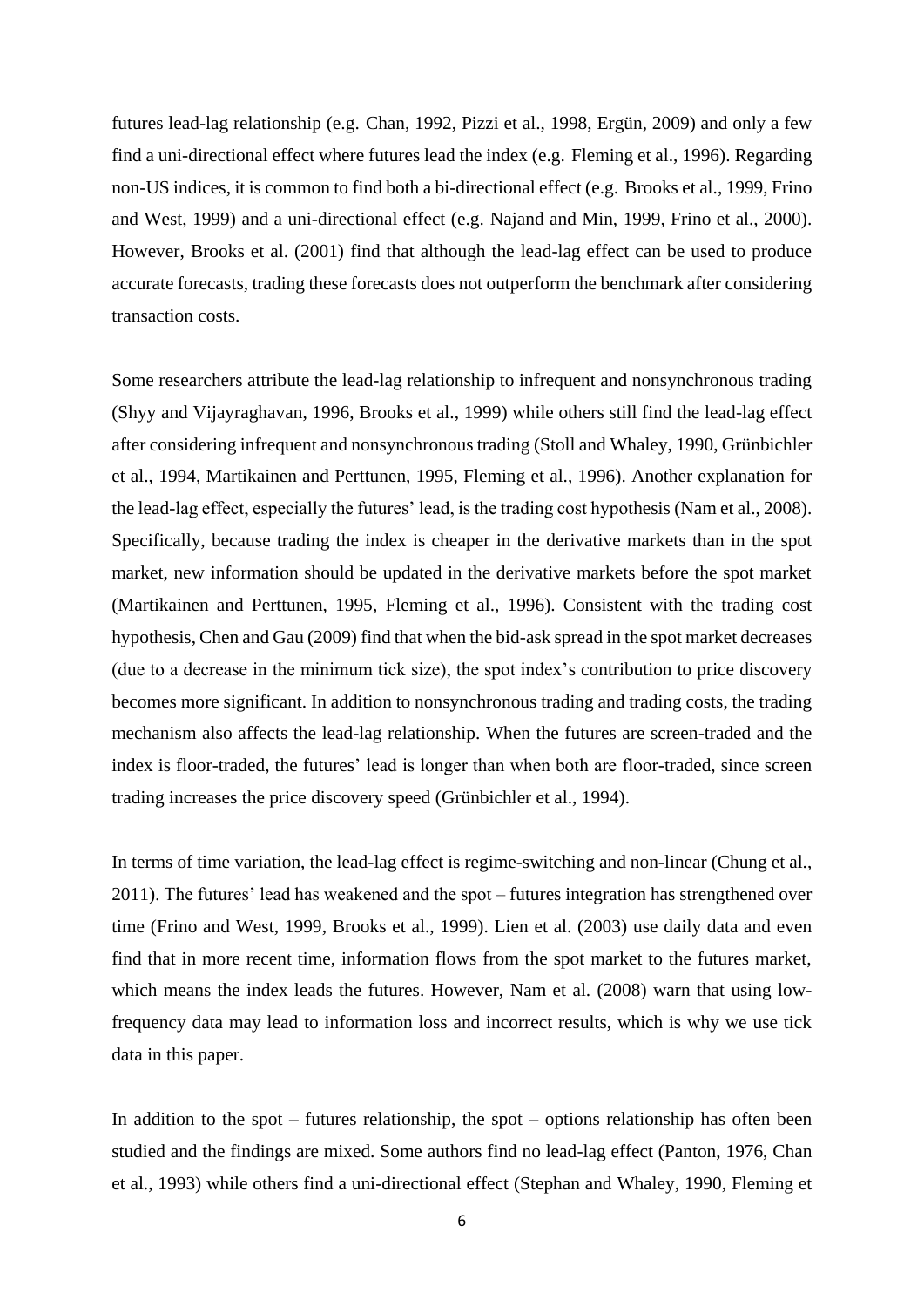[al., 1996\)](#page-21-1) or a bi-directional effect [\(Chiang and Fong, 2001,](#page-21-9) [Nam et al., 2006\)](#page-22-13). However, the spot market tends to have a longer lead than the options. The spot market can lead the options by up to 20 minutes whereas the options lead the spot market by up to only 10 minutes [\(Chiang](#page-21-9)  [and Fong, 2001\)](#page-21-9). Interestingly, bi-directional effects are usually found in non-US markets (e.g. Chiang and Fong,  $2001$ , Nam et al.,  $2006$ ).

Although option prices contain information not reflected in stock prices [\(Manaster and](#page-22-20)  [Rendleman, 1982\)](#page-22-20), this information is not lucrative enough to cover transaction costs and search costs [\(Bhattacharya, 1987\)](#page-21-18). On the other hand, the spot market's lead over options might be due to the infrequent trading and illiquidity of options [\(Chan et al., 1993,](#page-21-17) [Fleming et al.,](#page-21-1)  [1996,](#page-21-1) [Chiang and Fong, 2001\)](#page-21-9). Lead-lag effects can also be explained by trading costs. Generally, information will be updated faster where it is cheaper to trade. [Fleming et al. \(1996\)](#page-21-1) find that stocks lead options because trading stocks in the spot market is cheaper than in the option market and that futures lead options since trading costs in the future market are lower than in the option market. [Ryu \(2015\)](#page-22-21) also finds that in the futures – options relationship, futures play a more significant role in price discovery than options. However, regarding the options – options relationship, there is no lead-lag effect between call and put options because of their similar trading costs [\(Fleming et al., 1996\)](#page-21-1).

In summary, our literature review has focused on the lead-lag effect in returns of related securities (i.e. stocks, futures and options). The findings range from no lead-lag effect to a unidirectional effect to a bi-directional effect, with liquid and cheap instruments often leading illiquid and expensive ones. The lead-lag relationship may be affected by the trading mechanism of securities (i.e. screen-traded or floor-traded). However, this relationship might not be exploited profitably after considering transaction costs. Finally, there is also evidence of a weakening lead-lag effect and strengthening integration between markets over time.

# **3. Data**

Our dataset includes the S&P 500 index and the two most liquid equity ETFs in the US market which are constructed to reflect the performance of the S&P 500 index. They are SPDR S&P 500 ETF Trust (ticker symbol SPY) and iShares Core S&P 500 ETF (ticker symbol IVV), provided by State Street Global Advisors and BlackRock respectively. Using Thomson Reuters Tick History database, we collect index value and ETF transaction price data (time-stamped to milliseconds) between August 2014 and July 2015. Following [Marshall et al. \(2013\),](#page-22-4) in every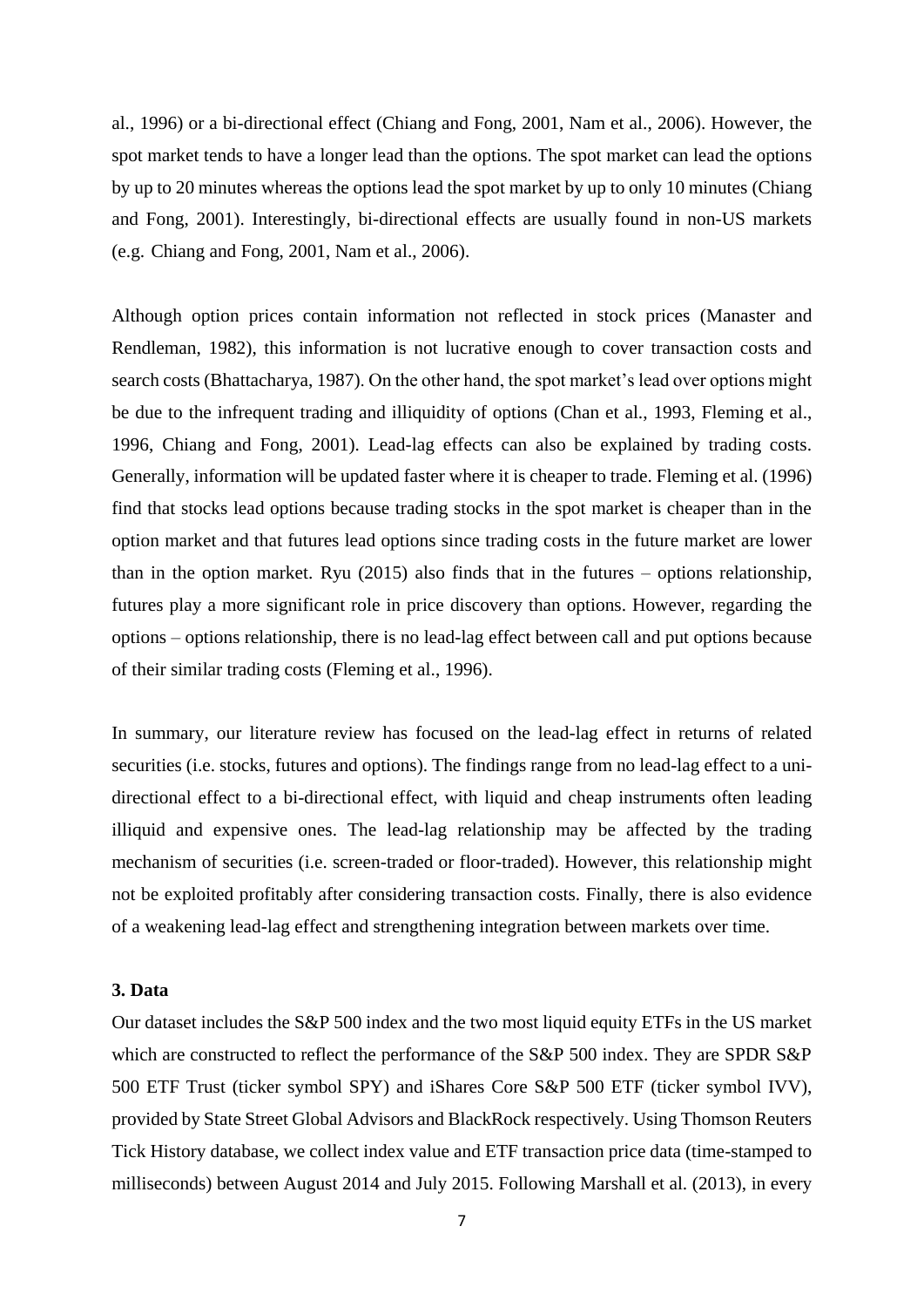trading day, only the main trading session from 9:30am to 4pm is considered to ensure maximum liquidity.

Following the data cleaning procedure employed by [Marshall et al. \(2013\)](#page-22-4) to remove potential data errors, we exclude observations where (i) the logarithmic return of price is higher than 25% or lower than  $-25\%$ <sup>1</sup>, or (ii) the time-stamp is within the first or last five minutes of the trading session. Table 1 shows the summary statistics of the data after the cleaning process. The index has the highest number of observations because it consists of a large number of stocks and moves whenever one or more component stocks move. The mean returns are small due to the large number of observations while the median returns are zero since there are many instances where consecutive transactions occur at the same price, resulting in zero returns. The returns range from -1.5% to 1.5%, with SPY and IVV showing the lowest and highest standard deviation respectively. Because of the positive skewness and leptokurtosis, the non-normality of the data is confirmed by the Jarque-Bera statistic, which is statistically significant at 1%.

|                        | S&P 500        | <b>SPY</b> | <b>IVV</b>        |
|------------------------|----------------|------------|-------------------|
| Mean                   | 4.93E-07       | 2.41E-06   | $3.1E-05$         |
| Median                 | $\theta$       | $\theta$   | $\theta$          |
| Maximum                | 1.48           | 1.31       | 1.30              |
| Minimum                | $-1.36$        | $-1.44$    | $-1.47$           |
| Standard deviation     | 4.75E-03       | 2.60E-03   | 0.01              |
| <b>Skewness</b>        | 30.04          | 10.03      | 2.65              |
| <b>Kurtosis</b>        | 30349.33       | 41274.72   | 2271.93           |
| Jarque-Bera normality  | $1.35E+14$ *** | $1.25E+15$ | ***<br>$2.10E+11$ |
| Number of observations | 17745864       | 4117085    | 281734            |

Table 1. Summary statistics of logarithmic returns. The returns are in percentage terms. \*\*\* superscript denotes statistical significance at 1% level.

#### **4. Methodology**

1

## **4.1. Estimation of the lead-lag relationship**

We analyse the lead-lag relationship between the S&P500 index and each ETF as well as between the two ETFs. To examine the lead-lag relationship between two series of nonsynchronous tick data, we use the method of [Hayashi and Yoshida \(2005\)](#page-22-11) and [Hoffmann et al.](#page-22-12)  (2013). Our purpose is to calculate the correlation coefficients between one series and

<sup>&</sup>lt;sup>1</sup> In addition to the 25% threshold, we have used alternative cut-off points (i.e. 5%, 15%, 35% and 45%) and still got the same results.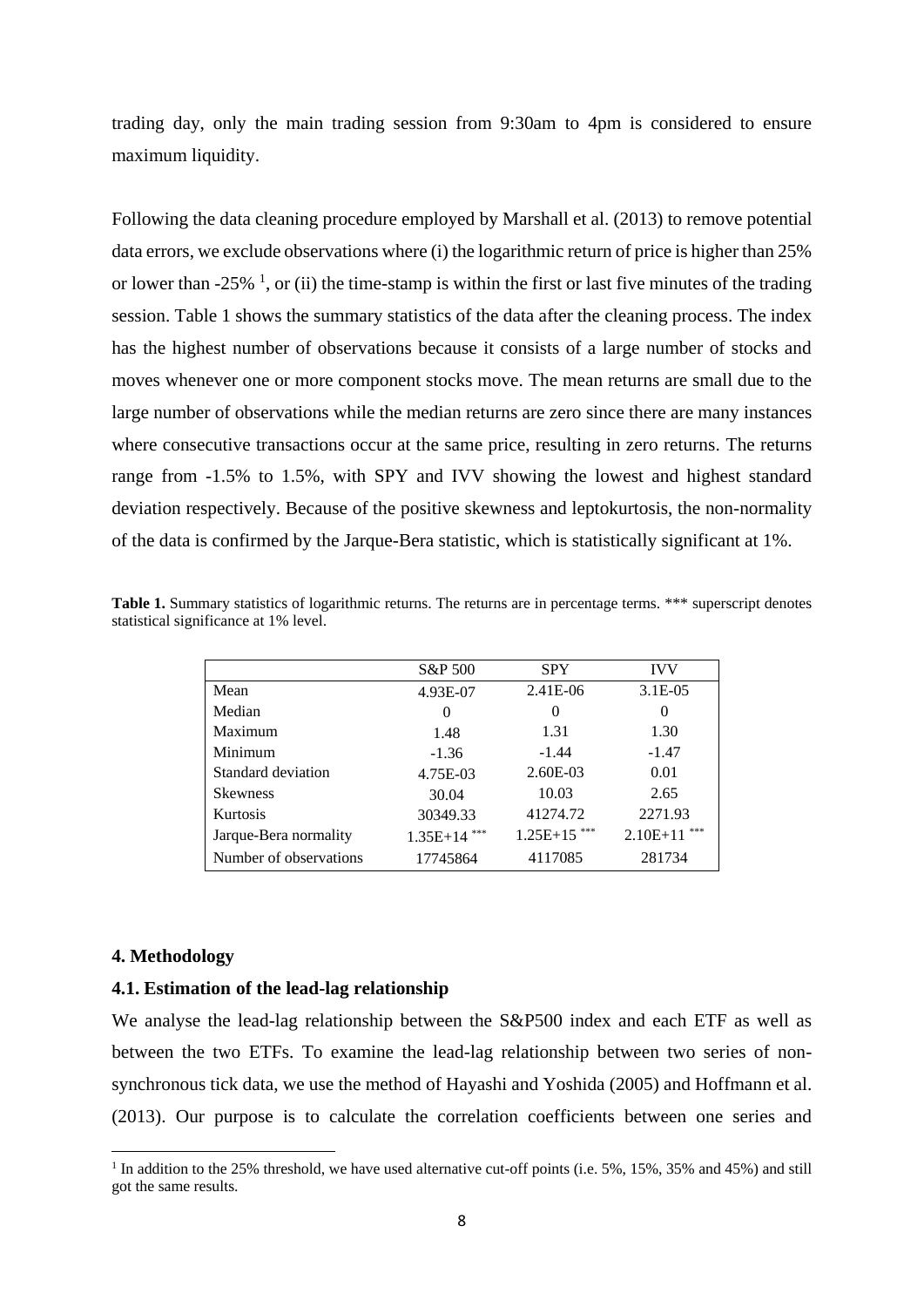timestamp-adjusted versions of the other to find the time adjustment which maximises their correlation. We describe the specific steps below using the SPY – IVV pair as an example. These steps are equally applicable to the S&P500 – SPY and S&P500 – IVV pairs.

The first step is to estimate the contemporaneous correlation coefficient between SPY and IVV (i.e. correlation where the timestamps of both series are kept unchanged). Because of the nonsynchronicity of the data (illustrated in Figure 2), we use the method of [Hayashi and Yoshida](#page-22-11)  (2005). Their method does not require data synchronisation (e.g. through interpolation) and thus can avoid potential biases.

**Figure 2.** Non-synchronicity of the data. Each dot is a data point; t is the arrival time of observations; I is the interval between two consecutive observations.



Letting R denote the return and I denote the interval between two consecutive observations, the covariance C between SPY and IVV is given by

$$
C = \sum_{i,j} R_{SPY}^{I_i} R_{IVV}^{I_j} \mathbb{I}
$$
  
where 
$$
\mathbb{I} = \begin{cases} 1 & \text{if } I_i \cap I_j \neq \emptyset \\ 0 & \text{if } I_i \cap I_j = \emptyset \end{cases}
$$
 (1)

Equation (1) shows that the covariance is calculated by summing the products of every SPY interval return and its overlapping IVV interval returns. For example, in Figure 2, the covariance is calculated by summing the products of the following pairs of returns:  $(R_{SPY}^{I_1}, R_{IVV}^{I_1}),$  $(R_{SPY}^{I_2}, R_{IVV}^{I_1})$  and  $(R_{SPY}^{I_2}, R_{IVV}^{I_2})$ .

The standard deviation  $\sigma$  of SPY and IVV is given by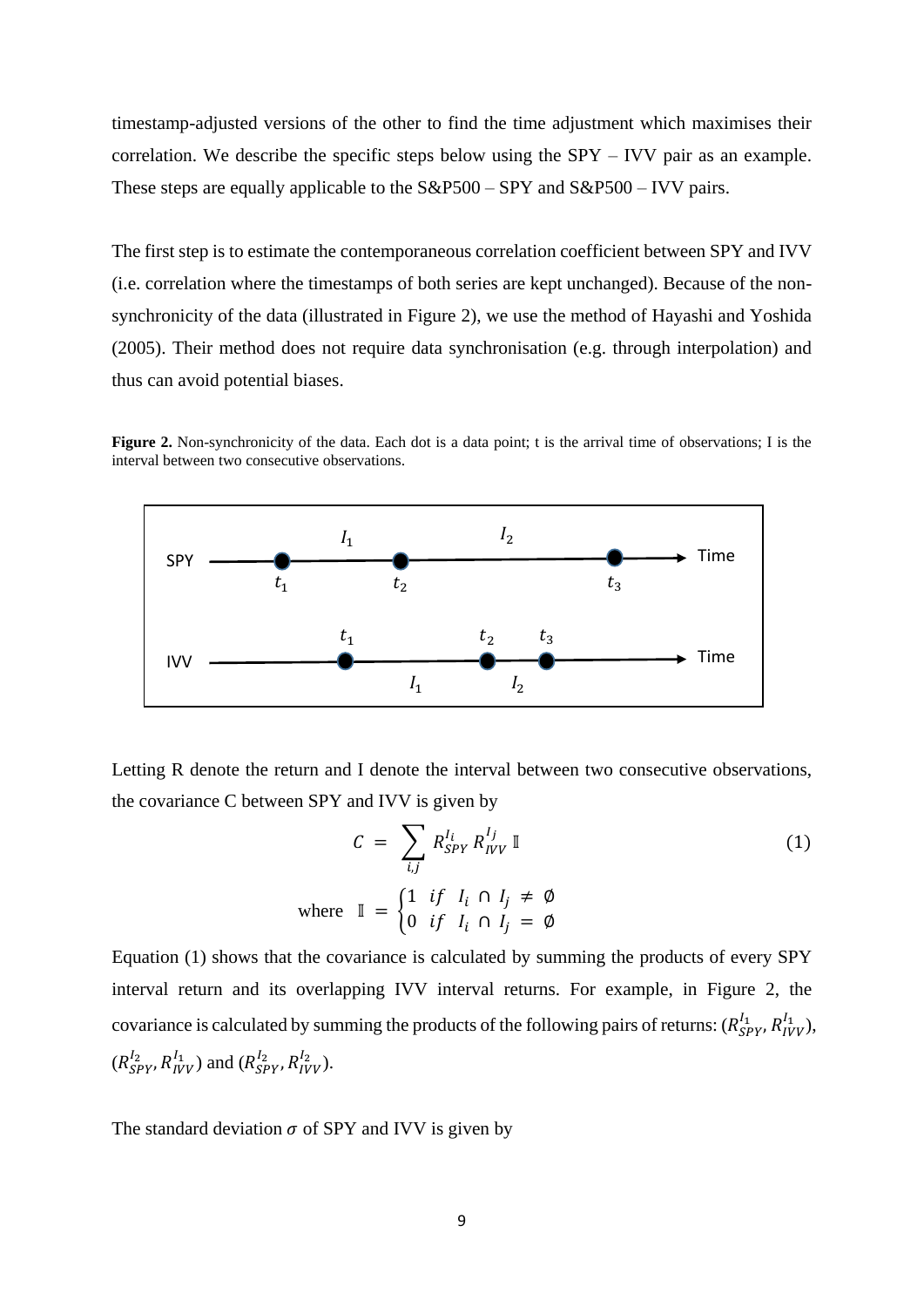$$
\sigma_{SPY} = \sqrt{\sum_{i} (R_{SPY}^{l_i})^2} \tag{2}
$$

$$
\sigma_{IVV} = \sqrt{\sum_j (R_{IVV}^{I_j})^2} \tag{3}
$$

The correlation coefficient  $\rho$  of SPY and IVV is given by

$$
\rho = \frac{C}{\sigma_{SPY} \sigma_{IVV}} \tag{4}
$$

After estimating the contemporaneous correlation by equation (4), the next step is to adjust the timestamp of either SPY or IVV to allow for leads and lags, and re-estimate their correlation as suggested by [Hoffmann et al. \(2013\).](#page-22-12) We choose to fix the timestamp of SPY and adjust that of IVV. Regarding the  $S\&P500 - SPY$  and  $S\&P500 - IVV$  pairs, we choose to fix the timestamp of the ETFs and adjust that of the index. Figure 3 illustrates this process.

**Figure 3.** Example of time adjustment and correlation re-estimation. Each dot is a data point; t is the arrival time of observations; I is the interval between two consecutive observations. IVV' is created by moving every IVV observation backward in time by the same amount  $\Delta t$ . Then the correlation is re-estimated between SPY and IVV'.



Letting IVV' denote the timestamp-adjusted IVV series, I' denote the interval between two consecutive IVV' observations and C' denote the covariance between SPY and IVV'; the correlation coefficient  $\rho$ ' between SPY and IVV' is given by

$$
\rho' = \frac{C'}{\sigma_{SPY} \sigma_{IVV'}} = \frac{\sum_{i,j} R_{SPY}^{I_i} R_{IVV'}^{I'_j} \mathbb{I'}}{\sqrt{\sum_i (R_{SPY}^{I_i})^2 \sum_j (R_{IVV'}^{I'_j})^2}}
$$
(5)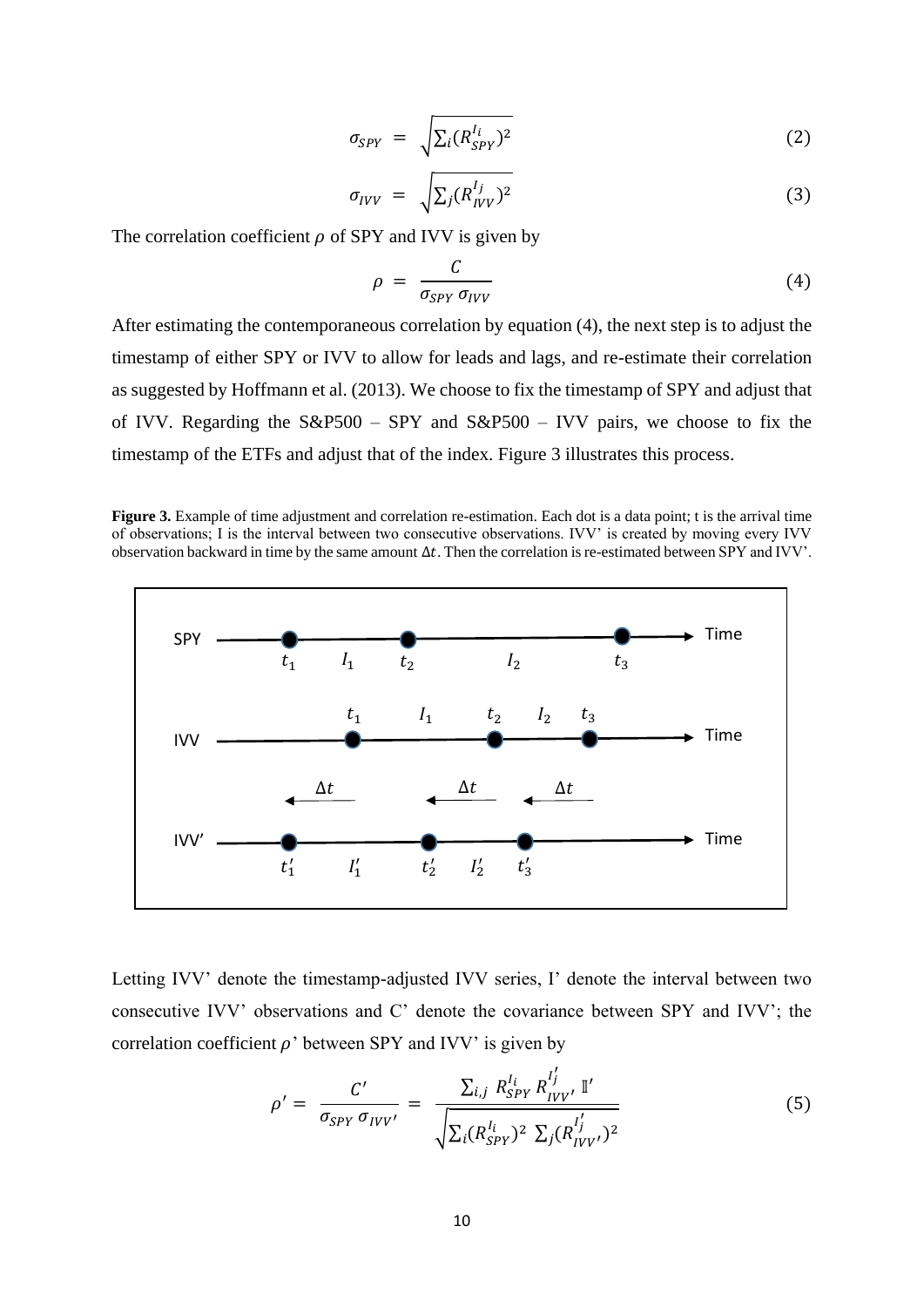where 
$$
\mathbb{I}' = \begin{cases} 1 & \text{if } I_i \cap I'_j \neq \emptyset \\ 0 & \text{if } I_i \cap I'_j = \emptyset \end{cases}
$$

Calculating  $\rho'$  with different time adjustments  $\Delta t$  of IVV produces the correlation curve which shows the correlation coefficient between SPY and IVV at different leads and lags of IVV. To capture the ultra-high-frequency lead-lag relationship, we consider  $\Delta t$  from -100 milliseconds (i.e. moving IVV backward) to 100 milliseconds (i.e. moving IVV forward) with 10 millisecond increments.

After producing the correlation curve, the final step is to find the  $\Delta t$  which maximises the correlation. This  $\Delta t$  shows the temporal relationship between SPY and IVV. If it is zero, there is no lead-lag relationship; if it is negative, IVV lags SPY by  $\Delta t$ ; if it is positive, IVV leads SPY by  $\Delta t$ . Also, for ease of reference, we refer to the maximum correlation on the correlation curve as the lead-lag correlation coefficient hereafter. In addition, following [Huth and Abergel](#page-22-0)  (2014), we calculate the lead-lag ratio (LLR) as follows.

$$
LLR = \frac{\sum_{i} (\rho_{(\Delta t)_{i}})^{2}}{\sum_{i} (\rho_{-(\Delta t)_{i}})^{2}} \quad (\Delta t > 0)
$$
\n
$$
(6)
$$

The numerator of LLR is the sum of squared correlation coefficients at all leads of IVV while the denominator is the sum of squared correlation coefficients at all lags of IVV. LLR measures the relative strength of leadership (i.e. if LLR is higher than one, IVV tends to lead SPY more than lag and vice versa). Figure 4 shows an example of the correlation curve.

**Figure 4.** Example of the correlation curve. This curve is obtained by calculating the correlation between two instruments while fixing the timestamp of one and adjusting that of the other. The horizontal axis shows the time adjustment  $\Delta t$ . The vertical axis shows the correlation coefficient  $\rho$ . The peak of the curve is the lead-lag correlation and its corresponding  $\Delta t$  is the lead-lag time.

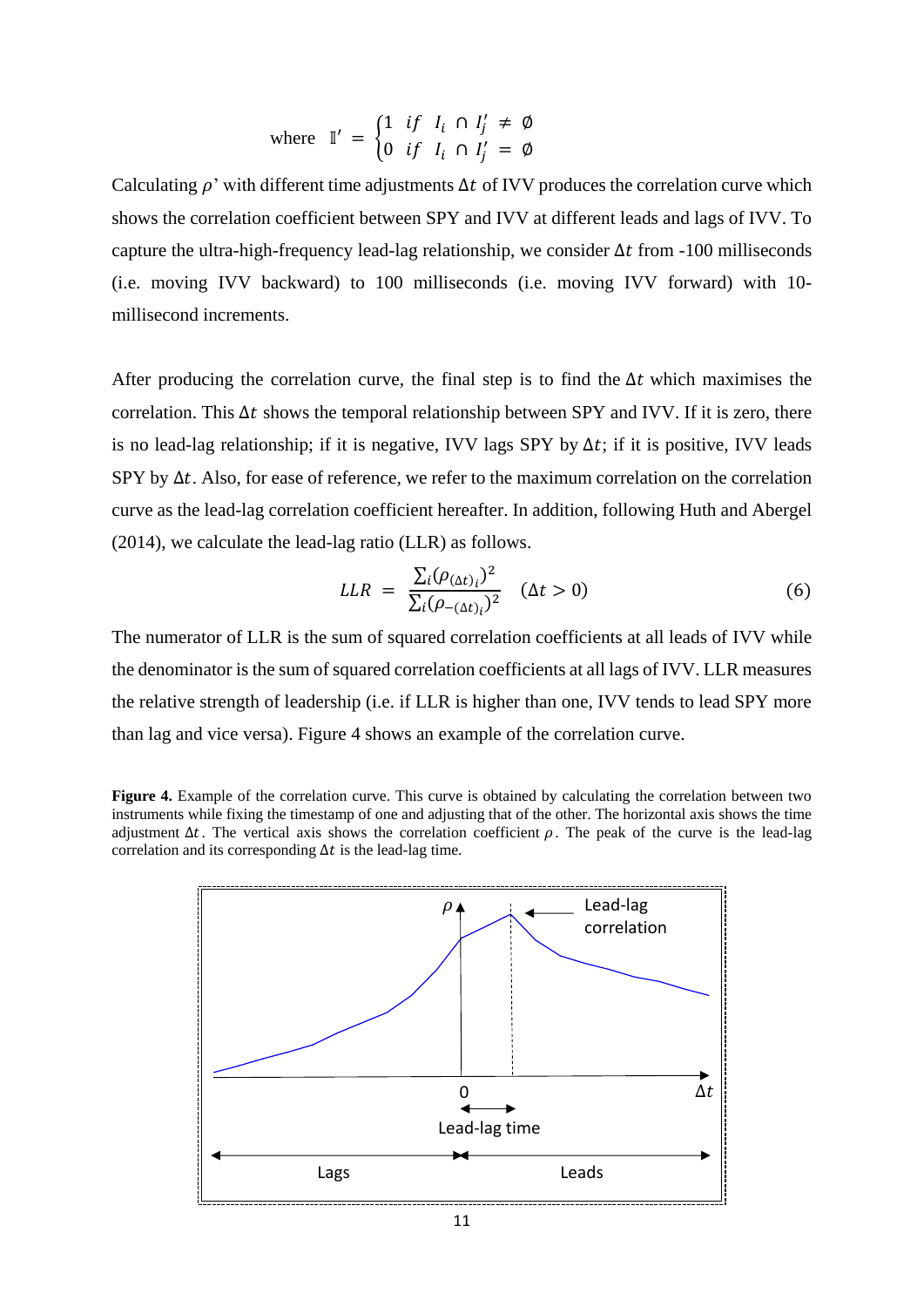### **4.2. The effect of information arrival on the lead-lag relationship**

#### **4.2.1. Dependent variables**

To study the effect of information arrival on the lead-lag relationship, we use regression analysis. The dependent variables are variables which represent the lead-lag relationship, namely the lead-lag correlation coefficient, the lead-lag time and the strength of leadership (measured by the lead-lag ratio). Although previous studies focus on the lead-lag correlation and the lead-lag time (e.g. Fleming et al., 1996, [Nam et al., 2006,](#page-22-13) [Ergün, 2009\)](#page-21-10), the lead-lag ratio (calculated by Equation 6) is necessary to provide a more comprehensive analysis of the lead-lag relationship. Let us consider the following example.

Figure 5. Example of a correlation curve. This curve is obtained by calculating the correlation between two instruments while fixing the timestamp of one and adjusting that of the other. The horizontal axis shows the time adjustment  $\Delta t$ . The vertical axis shows the correlation coefficient  $\rho$ . The peak of the curve is the lead-lag correlation and its corresponding  $\Delta t$  is the lead-lag time.



If we focus on the lead-lag correlation and the lead-lag time, we may conclude that the timeadjusted instrument leads the time-fixed one because the peak of the curve is on the 'leads' side. However, the lead-lag ratio, which examines not only the peak but also a range of leads and lags, results in a different conclusion. Since the correlation is generally higher on the 'lags' side than on the 'leads' side, the lead-lag ratio suggests that the time-adjusted instrument tends to lag the time-fixed one. To cover this type of situation, it is important to consider the leadlag ratio in addition to the lead-lag correlation and the lead-lag time. For each pairwise combination of the S&P 500 index and the two ETFs, we follow the steps in section 4.1 to obtain these lead-lag quantities for every trading day in the sample period. As a result, each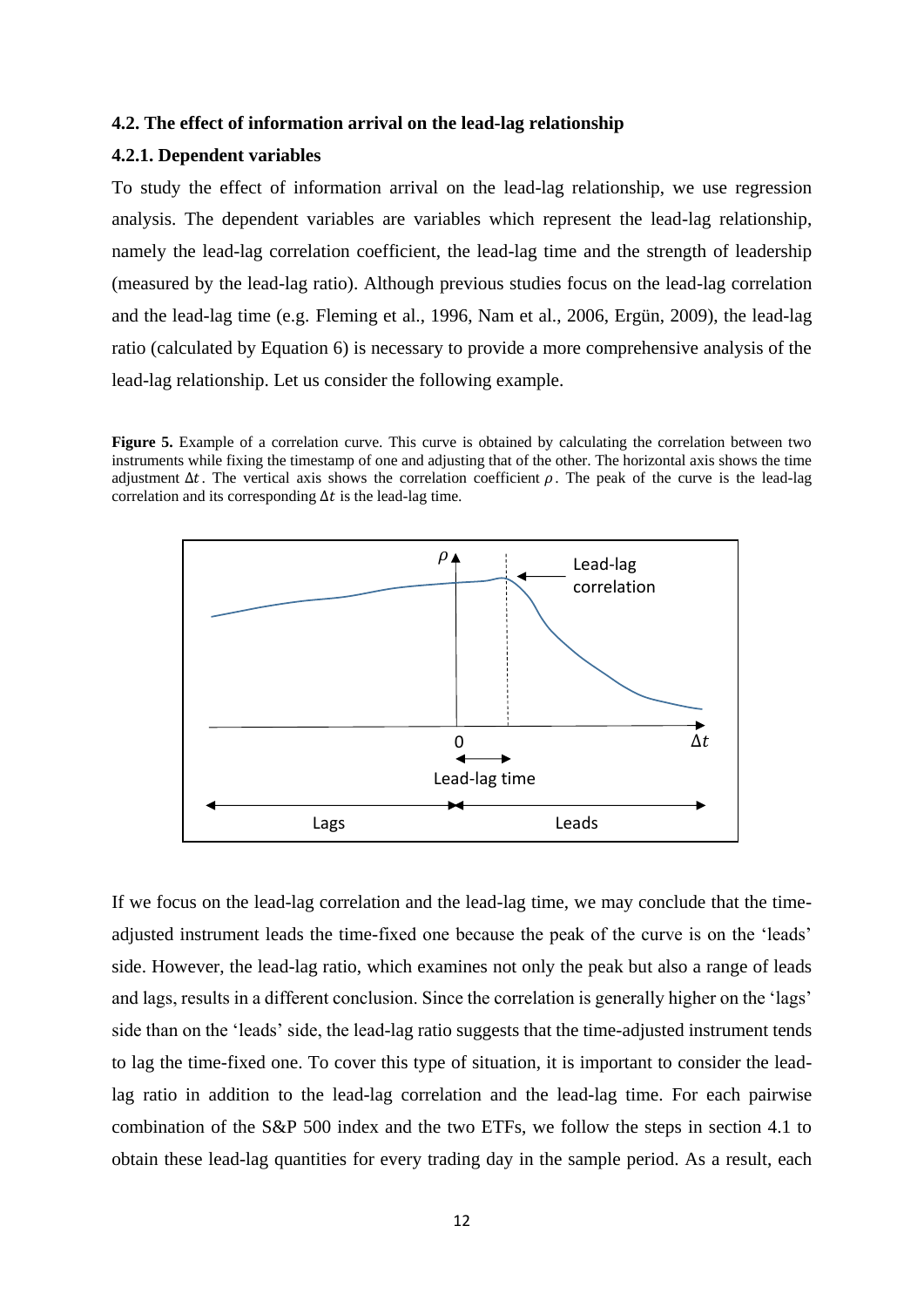pair of instruments has three daily series corresponding to the three lead-lag variables which are used as the dependent variables in our regression analysis.

### **4.2.2. Independent variables**

Previous research has found that the lead-lag relationship is affected by factors such as the trading cost and the trading mechanism of the instruments. Regarding the trading cost, information is generally updated faster where it is cheaper to trade. For example, because trading the index is cheaper in the derivative markets than in the spot market, new information should be updated in the derivative markets before the spot market [\(Martikainen and Perttunen,](#page-22-16)  [1995,](#page-22-16) [Fleming et al., 1996,](#page-21-1) [Nam et al., 2008\)](#page-22-17). However, as for the derivative markets, [Fleming](#page-21-1)  et al. (1996) show that there is no lead-lag effect between call and put options because of their similar trading costs. Regarding the trading mechanism, [Grünbichler et al. \(1994\)](#page-21-15) find that when the leading instrument changes from being floor-traded to being screen-traded, its leadership strengthens since screen trading increases the price discovery speed. In our study, these factors should not contribute to the lead-lag effect because we only examine electronically traded spot instruments and no derivative.

Unlike the trading cost and trading mechanism, the information flow to the market may influence the lead-lag effect in our study. Motivated by (i) the fact that the lead-lag relationship exists because some instruments reflect information faster than others and (ii) the importance of information in financial markets (e.g.[\(Hanousek and Podpiera, 2003,](#page-22-6) [Gregoriou et al., 2005,](#page-21-5) [Frank and Kenneth, 2005\)](#page-21-7), we hypothesise that changes in the information flow have an impact on the lead-lag relationship. Therefore, our independent variables are variables which represent information arrival. A common proxy for the rate of information arrival is trading volume (e.g. Lamoureux and Lastrapes, 1990, [Sharma et al., 1996,](#page-22-8) [Aragó and Nieto, 2005\)](#page-21-6) so our independent variables are daily trading volume of the S&P500 index and the two ETFs. Table 2 shows the summary statistics of the trading volume. The volume is highest for the index and lowest for the IVV ETF. The index volume is platykurtic while the ETFs' volume is leptokurtic. The volume of all instruments is positively skew and non-normal, as shown by the Jarque-Bera statistic.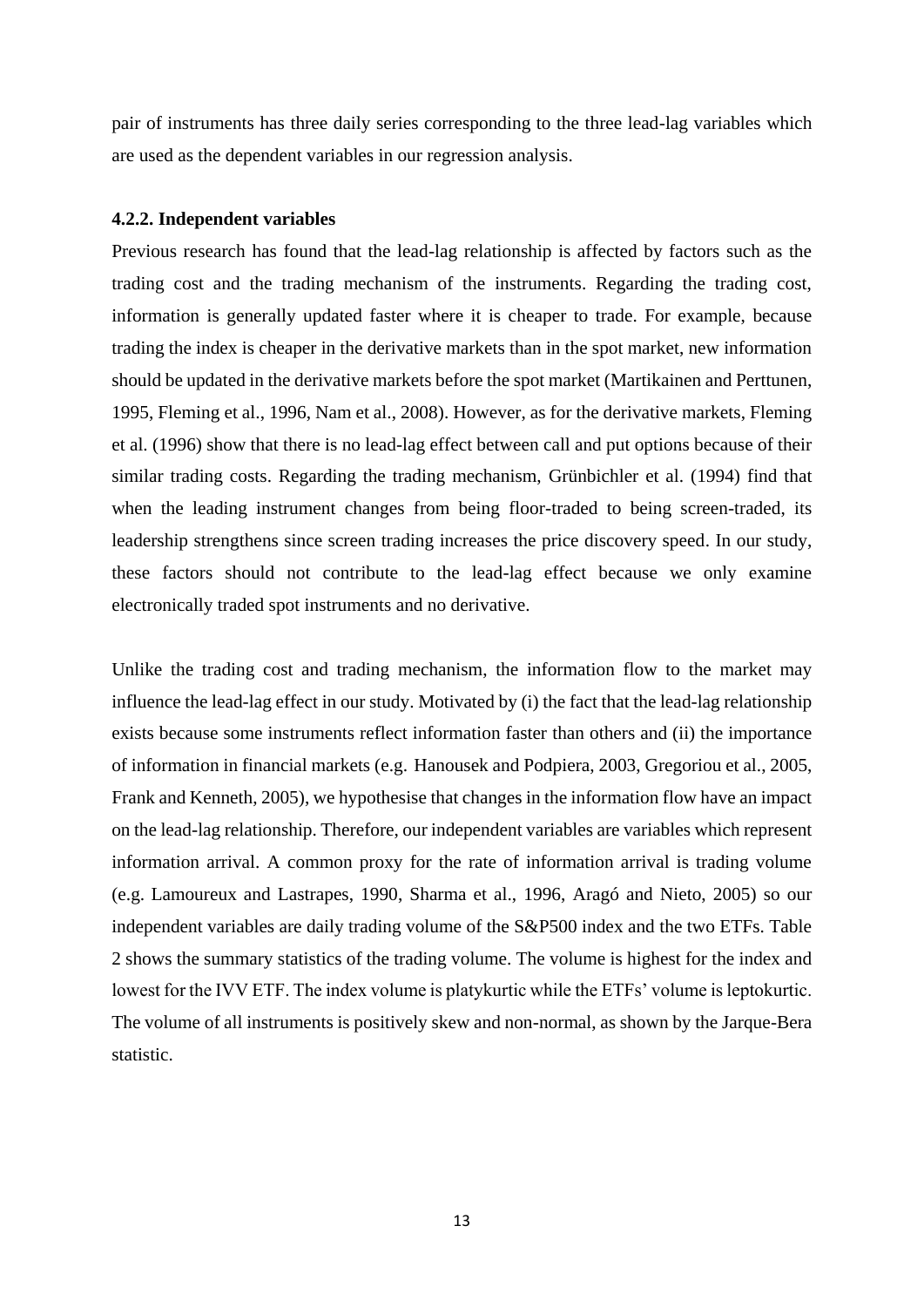|                       | S&P 500   | <b>SPY</b> | <b>IVV</b>    |
|-----------------------|-----------|------------|---------------|
| Mean                  | 525.074   | 29.944     | 0.770         |
| Median                | 509.568   | 26.997     | 0.684         |
| Maximum               | 927.539   | 100.688    | 2.673         |
| Minimum               | 224.945   | 10.861     | 0.175         |
| Standard deviation    | 101.001   | 13.250     | 0.432         |
| <b>Skewness</b>       | 0.742     | 1.719      | 1.715         |
| Kurtosis              | 2.286     | 4.274      | 3.763         |
| Jarque-Bera normality | 27.887*** | 138.382*** | $127.118$ *** |

Table 2. Summary statistics of the daily trading volume. The volume is in million shares. \*\*\* superscript denotes statistical significance at 1% level.

Because the information content of trading activities is not uniform among different types of investors, we distinguish sophisticated investors from non-sophisticated ones. We divide the total trading volume of each instrument into the 'block trades' and 'non-block trades' component to proxy for sophisticated and non-sophisticated investors respectively since [Madhavan and Sofianos \(1998\)](#page-22-22) show that block trades (i.e. trades of a large number or value of shares) are typically initiated by institutional traders. After obtaining the block volume data, the non-block volume is the difference between the total volume and the block volume. Letting V, BV and NBV denote the total, block and non-block volume respectively, we have the following equation.

$$
NBV_t = V_t - BV_t \tag{7}
$$

To reflect the information flow more accurately, we divide both the block and non-block volume into the expected and unexpected component, as suggested by [Bessembinder and](#page-21-19)  Seguin (1993) and [Aragó and Nieto \(2005\). Aragó and Nieto \(2005\)](#page-21-6) point out that the expected and unexpected volume capture the normal level of market activity and the arrival of new information respectively. Moreover, [Bessembinder and Seguin \(1993\)](#page-21-19) find that the expected component in a given day is equal to yesterday's level and the unexpected component shows the change during the day. Letting EBV, UBV, ENBV and UNBV denote the expected block, unexpected block, expected non-block and unexpected non-block volume respectively, we have the following equations.

$$
EBV_t = BV_{t-1} \tag{8}
$$

$$
UBV_t = BV_t - EBV_t \tag{9}
$$

$$
ENBV_t = NBV_{t-1} \tag{10}
$$

$$
UNBV_t = NBV_t - ENBV_t \tag{11}
$$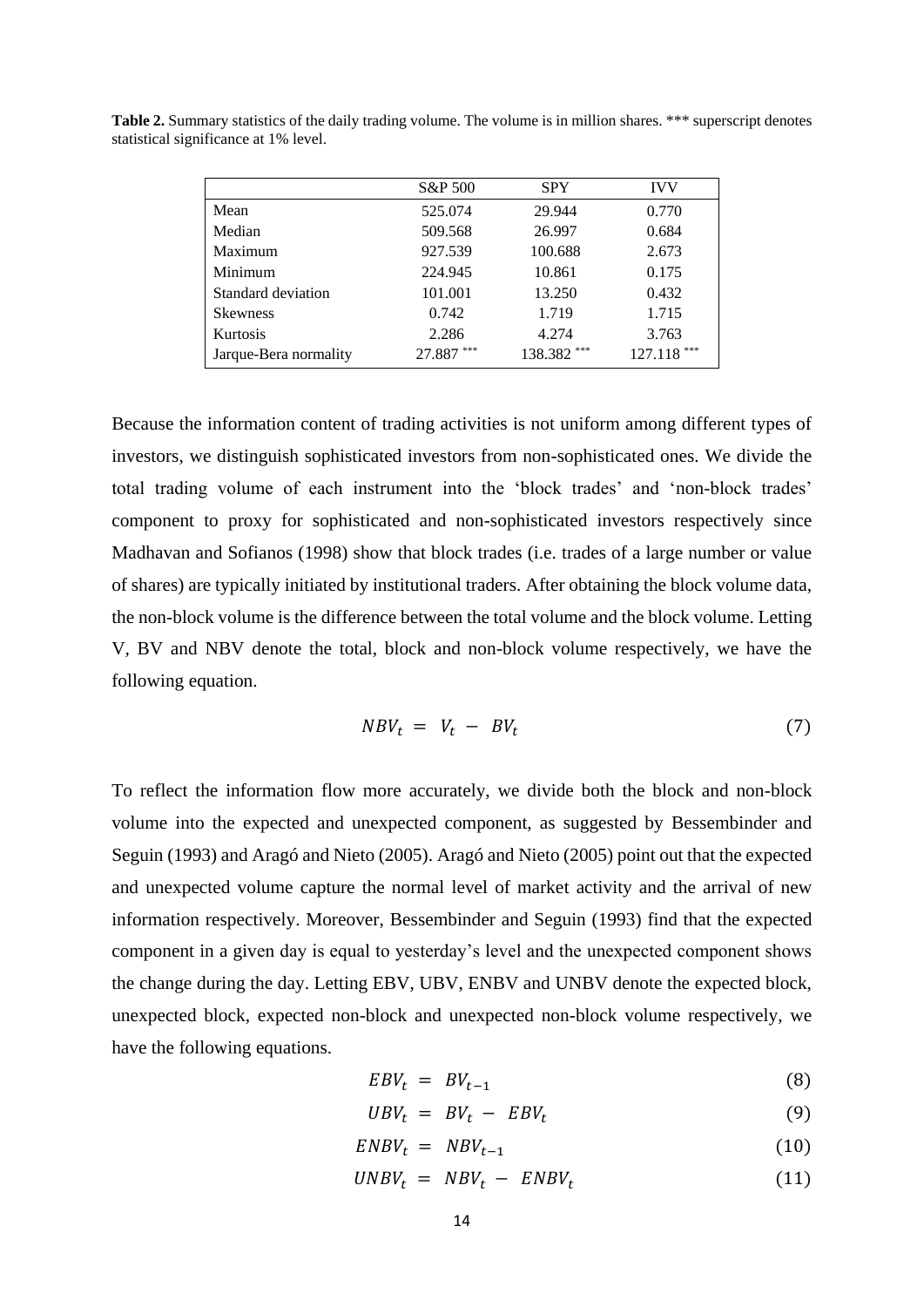In summary, we divide the total volume of each instrument into four components based on two dimensions, namely (i) block and non-block and (ii) expected and unexpected. As a result, each of the three instruments has four daily volume series which are used as the independent variables.

### **4.2.3. Regression analysis**

We hypothesise the following.

- 1. The information flow (i.e. unexpected volume) affects the lead-lag relationship (i.e. lead-lag correlation coefficient, lead-lag time and lead-lag ratio).
- 2. Sophisticated investors (i.e. block volume) have a more significant impact on the leadlag relationship than non-sophisticated investors (i.e. non-block volume).

Regarding the regressions, for each index – ETF pair, the independent variables are the trading volume of each instrument in that pair. However, for the ETF – ETF pair, the independent variables include not only the volume of each ETF but also the index volume, because both ETFs track the index so the index volume may be relevant to the ETFs. For each pair, we estimate a separate regression for each of the three lead-lag variables (i.e. lead-lag correlation coefficient, lead-lag time or lead-lag ratio). Letting Y denote the lead-lag variable, we estimate the following regression for each index – ETF pair.

$$
Y_{t} = \alpha + \beta_{1}EBV_{t,SP500} + \beta_{2}UBV_{t,SP500} + \beta_{3}ENBV_{t,SP500} + \beta_{4}UNBV_{t,SP500} + \gamma_{1}EBV_{t,ETF} + \gamma_{2}UBV_{t,ETF} + \gamma_{3}ENBV_{t,ETF} + \gamma_{4}UNBV_{t,ETF} + \varepsilon_{t}
$$
(12)

We estimate the following regression for the ETF – ETF pair.

$$
Y_t = \alpha + \beta_1 EBV_{t,SP500} + \beta_2 UBV_{t,SP500} + \beta_3 ENBV_{t,SP500} + \beta_4 UNBV_{t,SP500}
$$
  
+  $\gamma_1 EBV_{t,IVV} + \gamma_2 UBV_{t,IVV} + \gamma_3 ENBV_{t,IVV} + \gamma_4 UNBV_{t,IVV}$   
+  $\delta_1 EBV_{t,SPY} + \delta_2 UBV_{t,SPY} + \delta_3 ENBV_{t,SPY} + \delta_4 UNBV_{t,SPY} + \varepsilon_t$  (13)

#### **5. Results**

### **5.1. Overall lead-lag relationship**

Table 3 shows the overall lead-lag relationships among the S&P 500 index and its tracking ETFs, namely SPY and IVV. These results are based on the whole sample, as opposed to the daily estimation used for the regression analysis. The lead-lag relationship of each pairwise combination of the three instruments is represented by three lead-lag quantities. After obtaining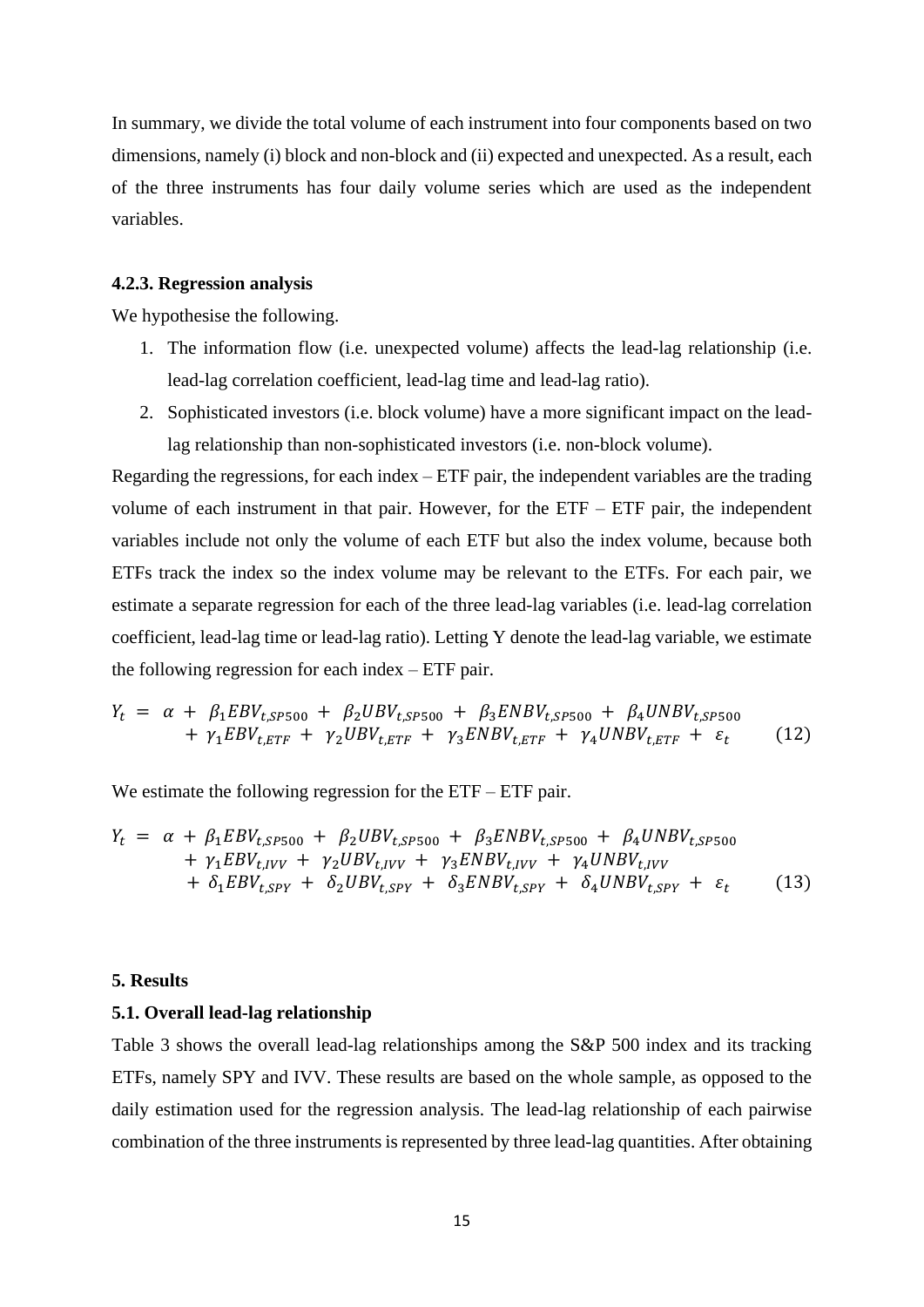the correlation curve using Equation 5, the lead-lag correlation and the lead-lag time are measured at the peak of the curve while the lead-lag ratio is calculated by Equation 6.

**Table 3.** Lead-lag relationship among the S&P 500 index and its tracking ETFs. The first name in each pair is the leader. The lead-lag time is in milliseconds. For example, that the lead-lag time of the S&P500 – IVV pair is 10 means that the S&P 500 index leads the IVV ETF by 10 milliseconds.

|                | Lead-lag correlation | Lead-lag time (ms) | Lead-lag ratio |
|----------------|----------------------|--------------------|----------------|
| $S&P500 - IVV$ | 0.1943               | 10                 | 1.0058         |
| $S&P500-SPY$   | 0.1886               | 30                 | 1.0230         |
| $IVV - SPY$    | 0.2370               | 20                 | 1.0284         |

Although the S&P 500 index and its tracking ETFs are highly correlated using daily data (i.e. their daily correlation coefficient is 99.9%), Table 3 shows that they are only moderately correlated (i.e. around 20% correlation) using tick data due to the Epps effect (i.e. an effect documented by [Epps \(1979\)](#page-21-20) where financial instruments become less correlated at higher sampling frequencies). The  $ETF - ETF$  pair is more correlated than the two index  $- ETF$  pairs. The lead-lag time is relatively short, ranging from 10 to 30 milliseconds. The index leads both ETFs, so price discovery starts from the index and the ETFs follow. Regarding the lead-lag ratio, it is slightly higher than one and highest for the ETF – ETF pair. Figure 5 shows the correlation curves of the three pairs of instruments.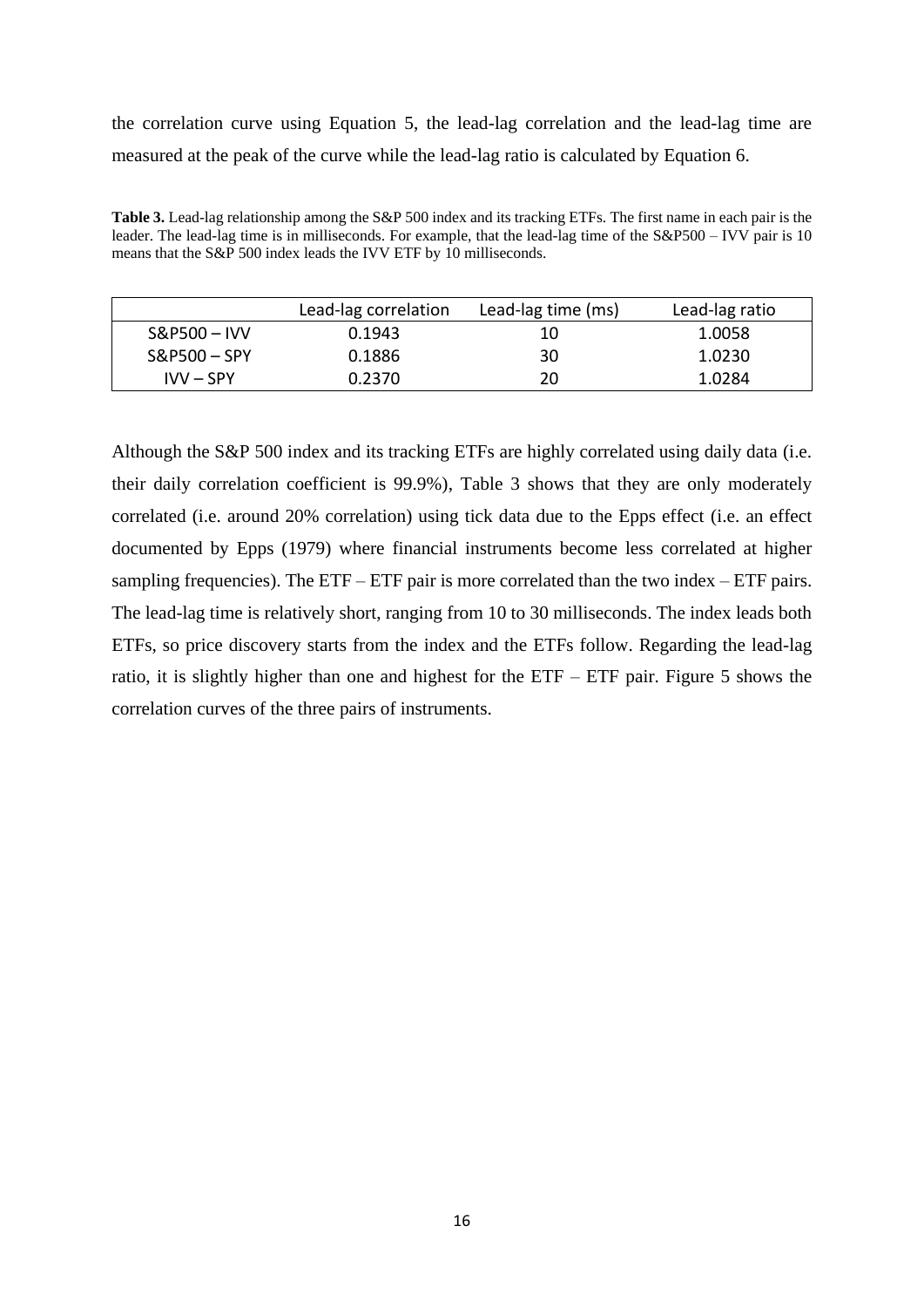Figure 5. Correlation curves. This figure shows the correlation curves of the three pairs of instruments. The vertical axis shows the correlation coefficient. The horizontal axis shows the time adjustment in milliseconds (we adjust the timestamp of the first instrument in each pair). Because the correlation range of each pair is small, if we plot all the three curves on the same chart, they look like straight lines. Therefore, we plot each curve on a separate chart.

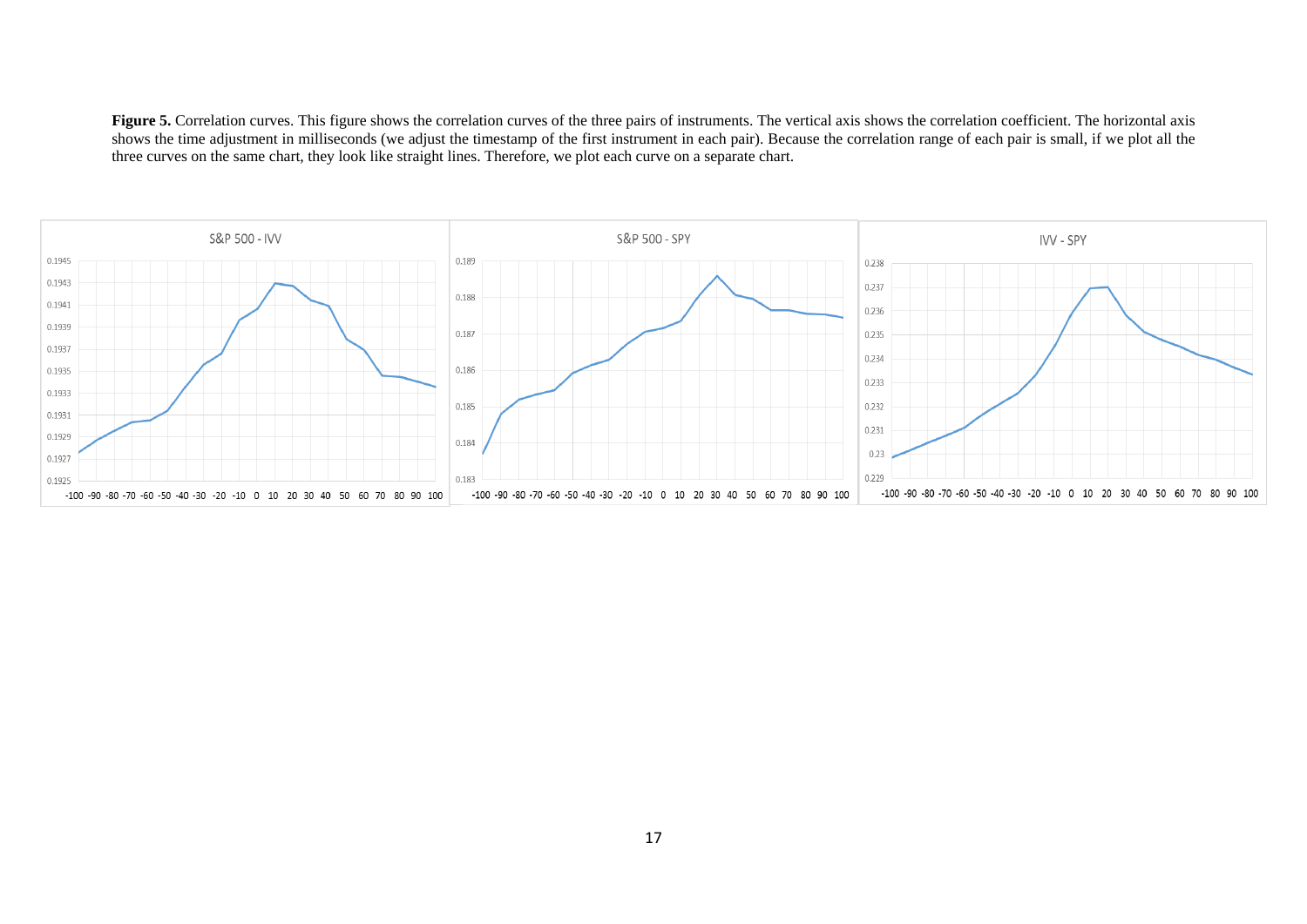According to Figure 5, the peaks of all three curves correspond to a positive time adjustment on the horizontal axis, which means that the instrument whose timestamp is adjusted (i.e. the first instrument in each pair) leads the instrument whose timestamp is fixed (i.e. the second instrument in each pair). When we move away from the peak on both sides, the correlation coefficient decreases gradually. The  $ETF - ETF$  curve is smoother than the two index –  $ETF$ curves and the two IVV curves are more symmetrical on both sides of the peak than the S&P500 – SPY curve. Because Figure 5 shows that the lead-lag relationship exists among the index and ETFs, we attempt to exploit this relationship by applying the trading strategy of [Alsayed and McGroarty \(2014\)](#page-21-3) where we trade the lagger in the direction of the leader's previous price change. However, the strategy is not profitable, which is consistent with [Brooks](#page-21-14)  et al. (2001), who find that although the lead-lag effect can be used to produce accurate forecasts, trading these forecasts does not yield favourable returns.

# **5.2. The effect of information arrival on the lead-lag relationship**

Table 4 shows the results of regression (12) and (13), which estimate the effect of information arrival on the daily lead-lag relationship among the S&P500 index and ETFs. The daily trading volume of each instrument (i.e. the independent variable, in million shares) is divided into four components based on two dimensions, namely (i) block and non-block and (ii) expected and unexpected. The expected and unexpected volume are used as a proxy for the normal market activity and information arrival respectively while the block and non-block volume are used as a proxy for sophisticated and non-sophisticated investors respectively. The lead-lag relationship (i.e. the dependent variable) is represented by three lead-lag quantities. After obtaining the correlation curve using Equation 5, the lead-lag correlation (panel A) and the lead-lag time (panel B) are measured at the peak of the curve while the lead-lag ratio (panel C) is calculated by Equation 6.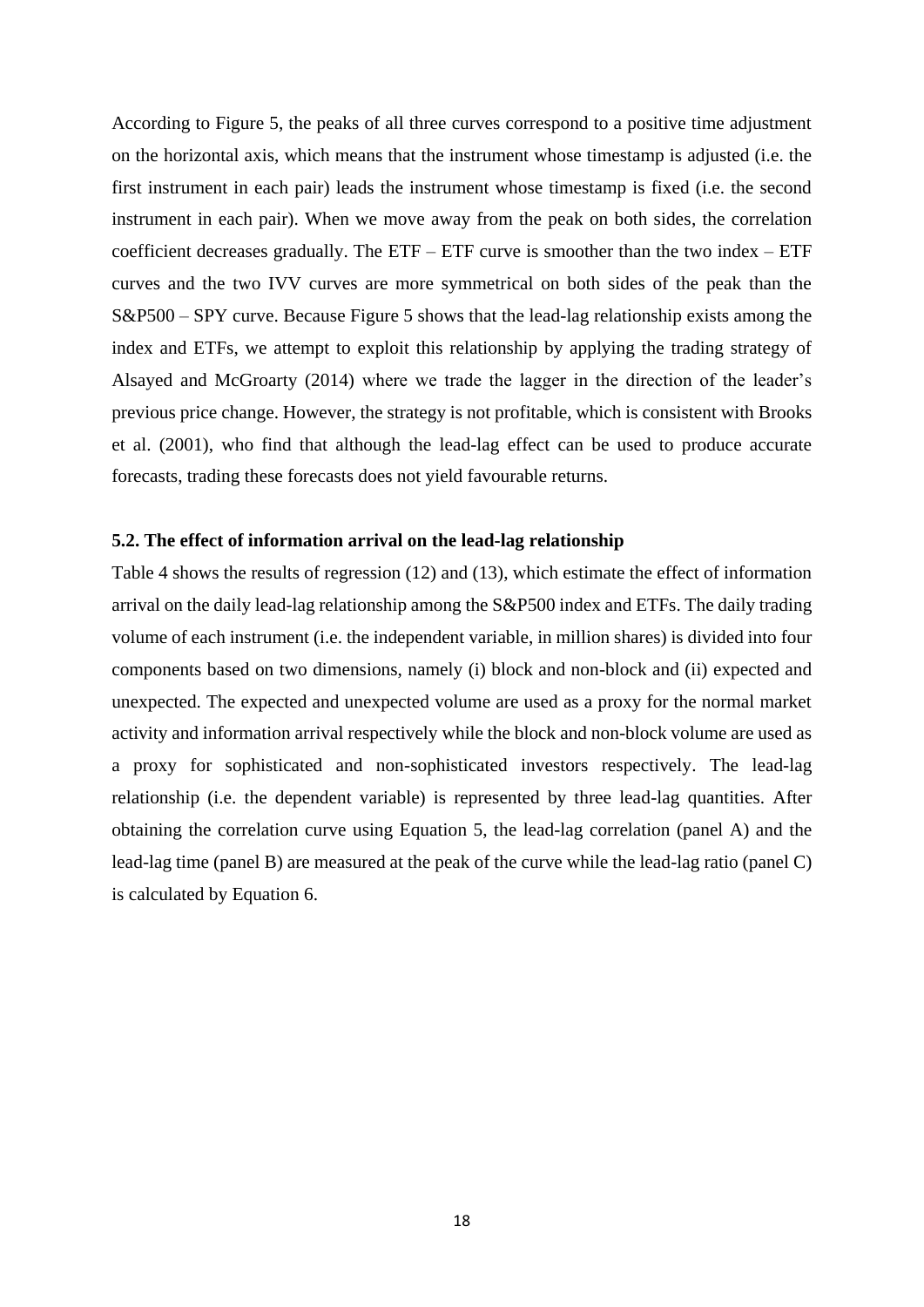**Table 4.** Effect of information arrival on the lead-lag relationship. This table shows the estimated coefficients for regression (12) and (13). The first instrument in each pair is the leader. The lead-lag time is in milliseconds. The numbers in brackets are standard errors of the coefficients. The \*\*\*, \*\* and \* superscripts denote statistical significance at 1%, 5% and 10% level respectively.

|                                           | Index - IVV  |           | Index - SPY   |           | IVV - SPY               |           |  |
|-------------------------------------------|--------------|-----------|---------------|-----------|-------------------------|-----------|--|
| Panel A: lead-lag correlation coefficient |              |           |               |           |                         |           |  |
| Intercept                                 | $0.15634***$ | (0.02066) | $0.20387***$  | (0.01383) | $0.26919***$            | (0.01640) |  |
| Expected S&P500 block volume              | $-0.00007$   | (0.00072) | 0.00031       | (0.00023) | $-0.00020$              | (0.00027) |  |
| Unexpected S&P500 block volume            | $-0.00073**$ | (0.00032) | 0.00012       | (0.00048) | $-0.00016$              | (0.00058) |  |
| Expected S&P500 non-block volume          | $-0.00013$   | (0.00009) | $-0.00007$    | (0.00007) | $-0.00001$              | (0.00008) |  |
| Unexpected S&P500 non-block volume        | $-0.00001$   | (0.00018) | 0.00001       | (0.00012) | $-0.00003$              | (0.00014) |  |
| Expected IVV block volume                 | $0.03171$ *  | (0.01647) |               |           | 0.01968                 | (0.01464) |  |
| Unexpected IVV block volume               | $0.05245***$ | (0.02096) |               |           | $0.04518$ **            | (0.01991) |  |
| Expected IVV non-block volume             | $0.03043*$   | (0.01593) |               |           | $0.02738$ *             | (0.01435) |  |
| Unexpected IVV non-block volume           | $0.03540*$   | (0.01856) |               |           | 0.02530                 | (0.01735) |  |
| Expected SPY block volume                 |              |           | $-0.00006$    | (0.00039) | $-0.00127$ **           | (0.00058) |  |
| Unexpected SPY block volume               |              |           | $-0.00032$    | (0.00043) | $-0.00118$ **           | (0.00059) |  |
| Expected SPY non-block volume             |              |           | $-0.00077$ *  | (0.00043) | $-0.00110$ <sup>*</sup> | (0.00057) |  |
| Unexpected SPY non-block volume           |              |           | $-0.00086$ ** | (0.00043) | $-0.00112$ <sup>*</sup> | (0.00059) |  |
| Adjusted $R^2$                            | 0.27455      |           | 0.20854       |           | 0.27274                 |           |  |
| Panel B: lead-lag time (ms)               |              |           |               |           |                         |           |  |
| Intercept                                 | $9.01535***$ | (2.38260) | 23.85950***   | (5.76255) | 15.42479***             | (5.55488) |  |
| Expected S&P500 block volume              | 0.04093      | (0.03675) | $-0.00957$    | (0.09441) | $-0.07944$              | (0.09076) |  |
| Unexpected S&P500 block volume            | 0.11544      | (0.08324) | 0.29438       | (0.20158) | 0.12359                 | (0.19666) |  |
| Expected S&P500 non-block volume          | $-0.00904$   | (0.01068) | 0.00303       | (0.02821) | 0.02119                 | (0.02726) |  |
| Unexpected S&P500 non-block volume        | $-0.03131$   | (0.02030) | $-0.07552$    | (0.04950) | $-0.02889$              | (0.04838) |  |
| Expected IVV block volume                 | 0.92662      | (2.41662) |               |           | 3.32228                 | (6.74262) |  |
| Unexpected IVV block volume               | 2.38254      | (1.89976) |               |           | 1.14084                 | (4.95906) |  |
| Expected IVV non-block volume             | 1.67334      | (2.14030) |               |           | $-5.70446$              | (5.87593) |  |
| Unexpected IVV non-block volume           | 2.85017      | (1.83670) |               |           | $-6.78641$              | (4.86146) |  |
| Expected SPY block volume                 |              |           | 0.06611       | (0.16393) | $-0.01539$              | (0.19880) |  |
| Unexpected SPY block volume               |              |           | 0.11651       | (0.17921) | 0.01657                 | (0.19765) |  |
| Expected SPY non-block volume             |              |           | 0.02900       | (0.18099) | 0.01984                 | (0.20063) |  |
| Unexpected SPY non-block volume           |              |           | 0.08662       | (0.17958) | 0.05234                 | (0.19309) |  |
| Adjusted $R^2$                            | 0.15143      |           | 0.11322       |           | 0.14527                 |           |  |
| Panel C: lead-lag ratio                   |              |           |               |           |                         |           |  |
| Intercept                                 | 1.03604***   | (0.01999) | 1.04818***    | (0.00984) | 1.02697***              | (0.02650) |  |
| Expected S&P500 block volume              | $-0.00036$   | (0.00031) | 0.00016       | (0.00016) | $-0.00079$ <sup>*</sup> | (0.00043) |  |
| Unexpected S&P500 block volume            | $0.00196***$ | (0.00070) | $-0.00027$    | (0.00034) | $-0.00029$              | (0.00094) |  |
| Expected S&P500 non-block volume          | 0.00009      | (0.00009) | $-0.00007$    | (0.00005) | 0.00016                 | (0.00013) |  |
| Unexpected S&P500 non-block volume        | $0.00045***$ | (0.00017) | 0.00006       | (0.00008) | 0.00007                 | (0.00023) |  |
| Expected IVV block volume                 | $-0.01787$   | (0.02027) |               |           | 0.03732                 | (0.03216) |  |
| Unexpected IVV block volume               | $-0.00847$   | (0.01594) |               |           | 0.03306                 | (0.02365) |  |
| Expected IVV non-block volume             | $-0.02726$   | (0.01796) |               |           | 0.00242                 | (0.02803) |  |
| Unexpected IVV non-block volume           | $-0.02190$   | (0.01541) |               |           | 0.03576                 | (0.02319) |  |
| Expected SPY block volume                 |              |           | 0.00006       | (0.00028) | $-0.00098$              | (0.00095) |  |
| Unexpected SPY block volume               |              |           | $-0.00022$    | (0.00031) | $-0.00246***$           | (0.00094) |  |
| Expected SPY non-block volume             |              |           | $-0.00002$    | (0.00031) | $-0.00085$              | (0.00096) |  |
| Unexpected SPY non-block volume           |              |           | $-0.00013$    | (0.00031) | $-0.00227$ **           | (0.00092) |  |
| Adjusted R <sup>2</sup>                   | 0.20238      |           | 0.13908       |           | 0.25208                 |           |  |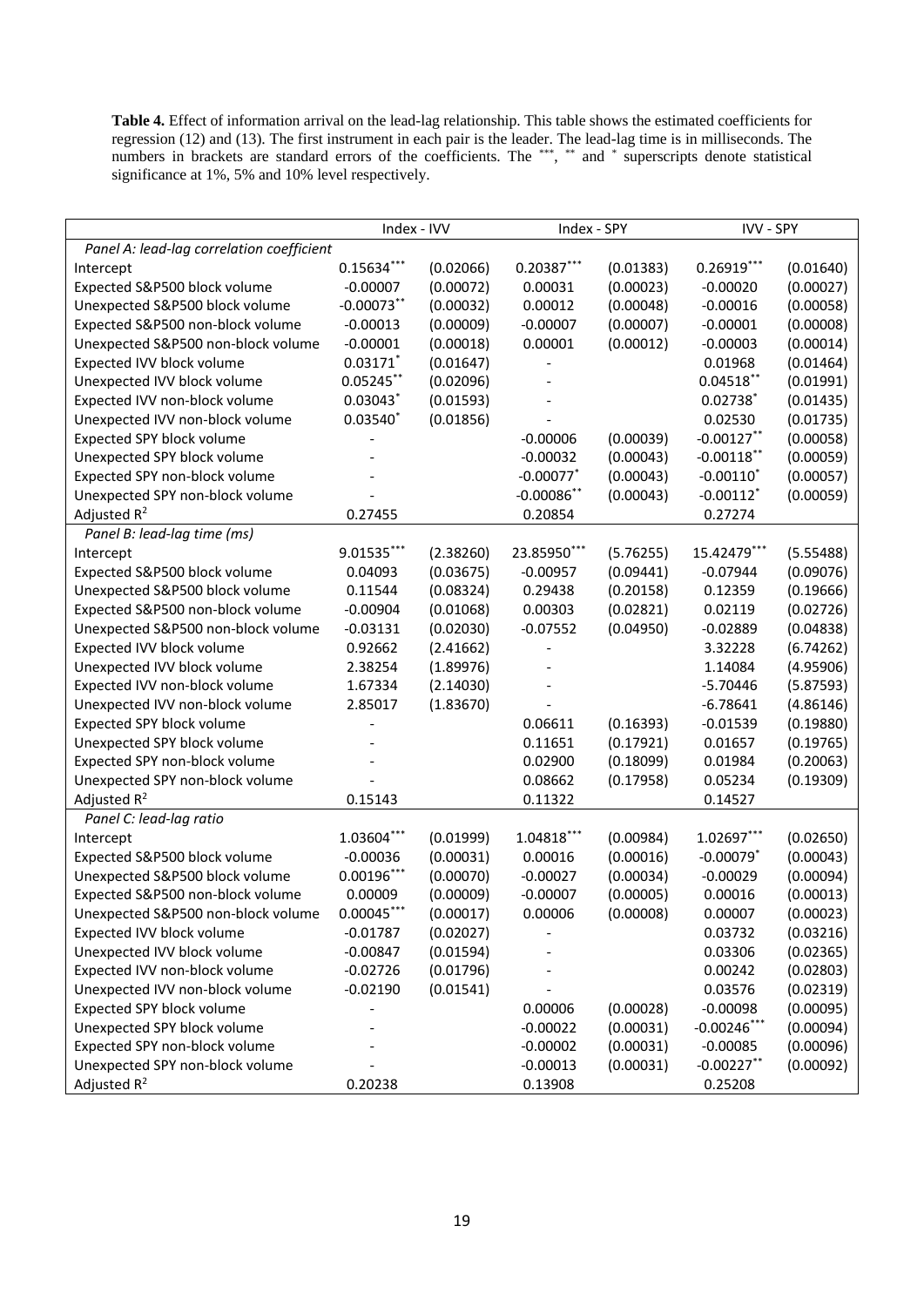According to Table 4, there is evidence that the lead-lag relationship among the S&P500 index and its tracking ETFs is influenced by the rate of information arrival which is captured by the unexpected trading volume of these instruments. In particular, the impact of information is significant on the lead-lag correlation coefficient and the lead-lag ratio. Specifically, when more information comes to the market, the resultant increase in unexpected volume of the leader and the lagger has opposite effects on the lead-lag correlation coefficient. For the S&P500 – IVV pair, increased trading of the leader (lagger) leads to a lower (higher) correlation coefficient while for the other pairs, increased trading of the leader (lagger) leads to a higher (lower) correlation coefficient. Compared to the ETFs, the unexpected index volume has a less pronounced effect on the lead-lag correlation (statistically significant in only the index – IVV pair). Regarding the strength of leadership (measured by the lead-lag ratio), although an increase in information intensity may lead to an increase in the unexpected trading volume of both the leader and the lagger, their changes have opposite effects on the strength of leadership. If the unexpected volume of the leader increases, its leadership strengthens while if the unexpected volume of the lagger increases, this leadership weakens. This effect is significant at 1% level for the index – IVV pair and the IVV – SPY pair. Finally, sophisticated investors (i.e. block volume) have a more significant effect on the lead-lag relationship than non-sophisticated ones (i.e. non-block volume).

Table 5 summarises the magnitude of statistically significant results, namely the lead-lag correlation and the lead-lag ratio. It shows the changes in these lead-lag variables caused by a given increase in the trading volume of the leader and the lagger. Because each instrument has a different level of trading activities, we report the changes caused by a volume increase of one standard deviation to make the results more comparable. The changes in the lead-lag variables are reported in absolute and relative terms (i.e. as a percentage of the overall levels in Table 3).

| Table 5. Magnitude of statistically significant results. This table shows the changes in the lead-lag correlation and |
|-----------------------------------------------------------------------------------------------------------------------|
| the lead-lag ratio (in absolute and relative terms) caused by an increase of one standard deviation in the trading    |
| volume of the leader and the lagger. The first instrument in each pair is the leader.                                 |

|                      | Index - IVV |            | Index - SPY |            | <b>IVV - SPY</b> |           |
|----------------------|-------------|------------|-------------|------------|------------------|-----------|
|                      | Absolute    | Relative   | Absolute    | Relative   | Absolute         | Relative  |
| Lead-lag correlation |             |            |             |            |                  |           |
| Leader               | $-0.0477$   | $-24.57\%$ | 0.0065      | 3.43%      | 0.0429           | 18.08%    |
| Lagger               | 0.0545      | 28.03%     | $-0.0241$   | $-12.77\%$ | $-0.0553$        | $-23.35%$ |
| Lead-lag ratio       |             |            |             |            |                  |           |
| Leader               | 0.1453      | 14.45%     | $-0.0036$   | $-0.36%$   | 0.0395           | 3.84%     |
| Lagger               | $-0.0267$   | $-2.66\%$  | $-0.0039$   | $-0.38%$   | $-0.0800$        | $-7.78%$  |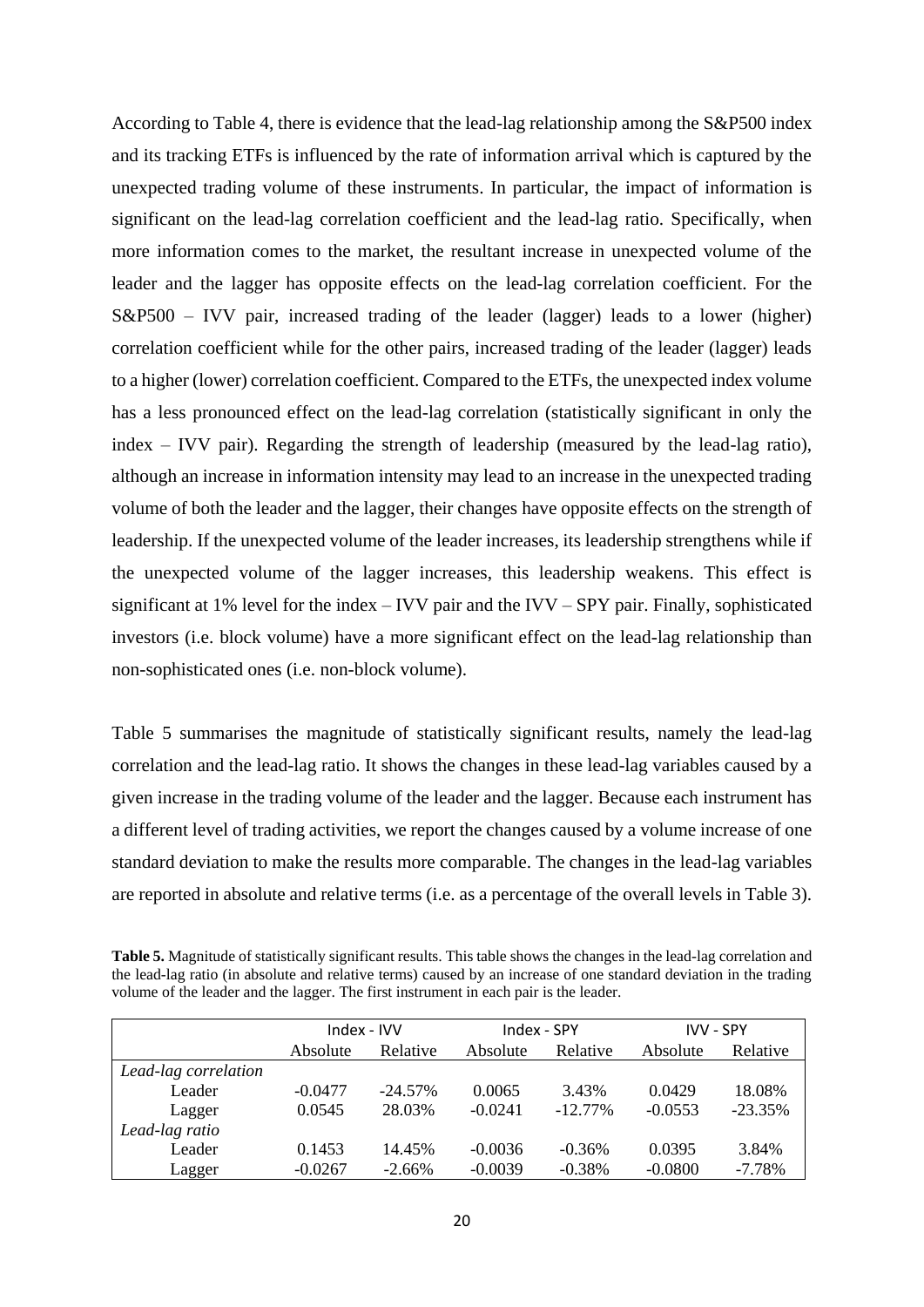The SPY volume has the largest impact on the lead-lag correlation in absolute terms (-0.0553 for the IVV – SPY pair) whereas the IVV volume has the largest impact in relative terms (28.03% for the index – IVV pair). For all pairs, the laggers have a larger influence on the lead-lag correlation than the leaders. On the other hand, the index volume has the largest effect on the lead-lag ratio in both absolute and relative terms (0.1453 and 14.45% respectively for the index – IVV pair).

#### **6. Conclusion**

To our knowledge, this paper is the first study on the effect of information arrival on the leadlag relationship among related spot instruments. Based on a large dataset of ultra-highfrequency transaction prices time-stamped to the millisecond and a novel approach proposed by [Hayashi and Yoshida \(2005\)](#page-22-11) and [Hoffmann et al. \(2013\),](#page-22-12) we find lead-lag effects among the S&P500 index and its two most liquid tracking ETFs. The lead-lag correlation coefficients are relatively low (i.e. around 20%) due to the Epps effect [\(Epps, 1979\)](#page-21-20) where financial instruments become less correlated at higher sampling frequencies. The index leads both ETFs by 10 and 30 milliseconds respectively so price discovery starts from the index.

Using daily unexpected trading volume of the index and ETFs to proxy for the arrival rate of information, we find that information intensity affects the lead-lag relationship, especially the lead-lag correlation coefficient and the strength of leadership. Regarding the strength of leadership, the leadership of the leader may strengthen or weaken depending on whether the leader or lagger responds to the arrival of information. This leadership (i) strengthens when the unexpected volume of the leader increases and (ii) weakens when the unexpected volume of the lagger increases. Regarding the lead-lag correlation coefficient, although the unexpected volume of both the leader and the lagger may increase in response to information arrival, their changes may also have opposite effects on the correlation coefficient. Moreover, we find that sophisticated investors have a more significant effect on the lead-lag relationship than nonsophisticated ones. All in all, our study suggests that future research on the lead-lag relationship, especially in high-frequency data, should pay attention to the influence of information arrival on this relationship.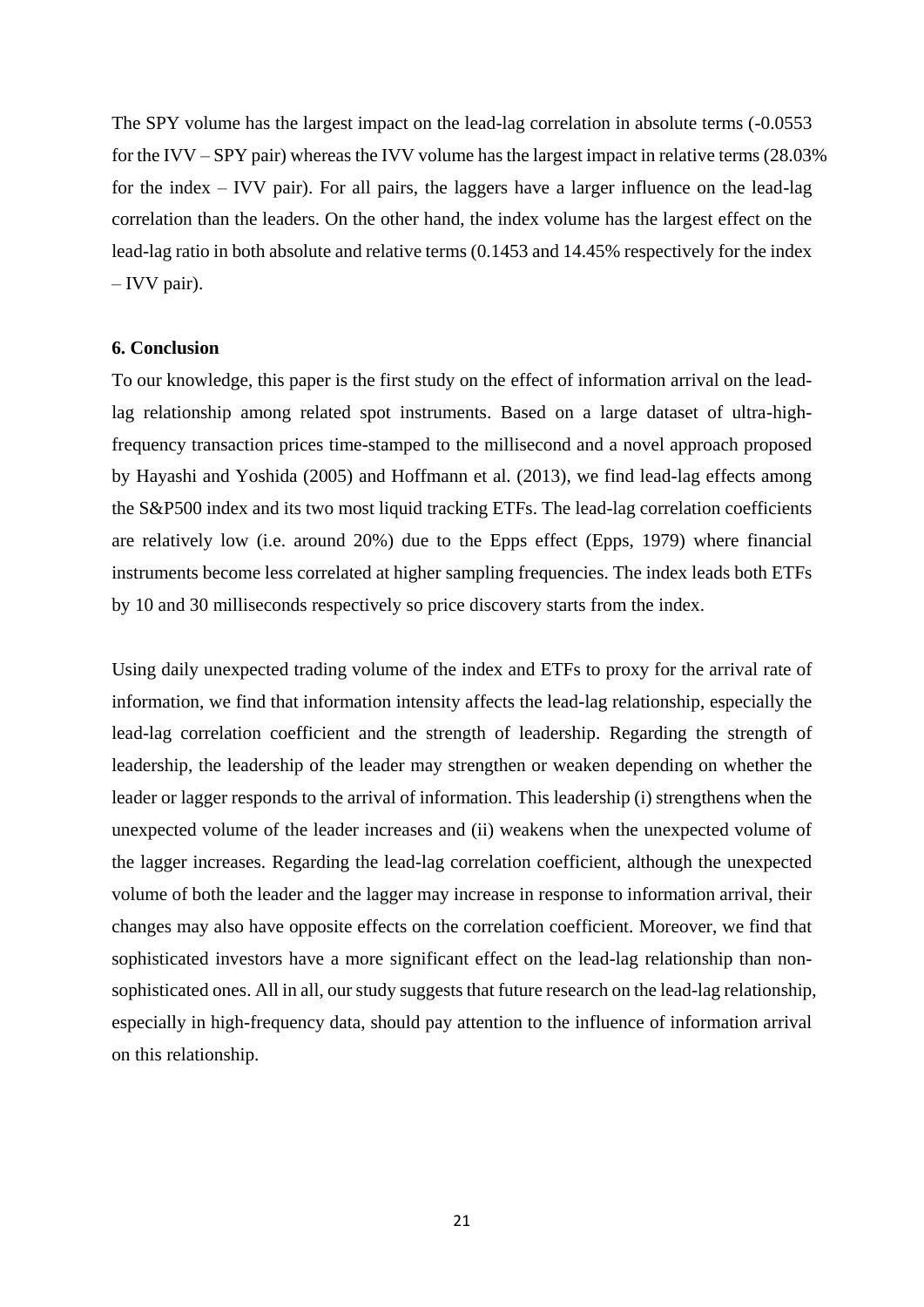# **References**

- <span id="page-21-3"></span>ALSAYED, H. & MCGROARTY, F. 2014. Ultra-high-Frequency Algorithmic Arbitrage across International Index Futures. *Journal of Forecasting,* 33**,** 391-408.
- <span id="page-21-6"></span>ARAGÓ, V. & NIETO, L. 2005. Heteroskedasticity in the returns of the main world stock exchange indices: volume versus GARCH effects. *Journal of International Financial Markets, Institutions & Money,* 15**,** 271-284.
- <span id="page-21-19"></span>BESSEMBINDER, H. & SEGUIN, P. J. 1993. Price Volatility, Trading Volume, and Market Depth: Evidence from Futures Markets. *Journal of Financial and Quantitative Analysis,* 28**,** 21-39.
- <span id="page-21-18"></span>BHATTACHARYA, M. 1987. Price Changes of Related Securities: The Case of Call Options and Stocks. *Journal of Financial & Quantitative Analysis,* 22**,** 1-15.
- <span id="page-21-0"></span>BROOKS, C., GARRETT, I. & HINICH, M. J. 1999. An alternative approach to investigating lead-lag relationships between stock and stock index futures markets. *Applied Financial Economics,* 9**,** 605-613.
- <span id="page-21-14"></span>BROOKS, C., REW, A. G. & RITSON, S. 2001. A trading strategy based on the lead–lag relationship between the spot index and futures contract for the FTSE 100. *International Journal of Forecasting,* 17**,** 31-44.
- <span id="page-21-11"></span>CHAN, K. 1992. A Further Analysis of the Lead--Lag Relationship Between the Cash Market and Stock Index Futures Market. *Review of Financial Studies,* 5**,** 123-152.
- <span id="page-21-17"></span>CHAN, K., CHUNG, Y. P. & JOHNSON, H. 1993. Why Option Prices Lag Stock Prices: A Trading-based Explanation. *Journal of Finance,* 48**,** 1957-1967.
- <span id="page-21-2"></span>CHEN, Y. L. & GAU, Y. F. 2009. Tick Sizes and Relative Rates of Price Discovery in Stock, Futures and Options Markets: Evidence from the Taiwan Stock Exchange. *Journal of Futures Markets,* 29**,** 74-93.
- <span id="page-21-9"></span>CHIANG, R. & FONG, W.-M. 2001. Relative informational efficiency of cash, futures, and options markets: The case of an emerging market. *Journal of Banking and Finance,* 25**,** 355-375.
- <span id="page-21-16"></span>CHUNG, H.-L., CHAN, W.-S. & BATTEN, J. A. 2011. Threshold non-linear dynamics between Hang Seng stock index and futures returns. *European Journal of Finance,* 17**,** 471-486.
- <span id="page-21-4"></span>CURME, C., STANLEY, H. E., KENETT, D. Y., TUMMINELLO, M. & MANTEGNA, R. N. 2015. Emergence of statistically validated financial intraday lead-lag relationships. *Quantitative Finance,* 15**,** 1375- 1386.
- <span id="page-21-20"></span>EPPS, T. W. 1979. Comovements in Stock Prices in the Very Short Run. *Journal of the American Statistical Association,* 74**,** 291-298.
- <span id="page-21-10"></span>ERGÜN, A. T. 2009. NYSE Rule 80A restrictions on index arbitrage and market linkage. *Applied Financial Economics,* 19**,** 1675-1685.
- <span id="page-21-1"></span>FLEMING, J., OSTDIEK, B. & WHALEY, R. E. 1996. Trading Costs and the Relative Rates of Price Discovery in Stock, Futures, and Option Markets. *Journal of Futures Markets,* 16**,** 353-387.
- <span id="page-21-7"></span>FRANK, H. & KENNETH, W. S. 2005. Trade Size And Informed Trading: Which Trades Are "Big"? *Journal of Financial Research,* 28**,** 133-163.
- <span id="page-21-13"></span>FRINO, A., WALTER, T. & WEST, A. 2000. The Lead-Lag Relationship between Equities and Stock Index Futures Markets around Information Releases. *Journal of Futures Markets,* 20**,** 467-487.
- <span id="page-21-12"></span>FRINO, A. & WEST, A. 1999. The Lead-Lag Relationship Between Stock Indices and Stock Index Futures Contracts: Further Australian Evidence. *Abacus,* 35**,** 333-341.
- <span id="page-21-8"></span>GOLDSTEIN, M. A., KUMAR, P. & GRAVES, F. C. 2014. Computerized and High-Frequency Trading. *Financial Review,* 49**,** 177-202.
- <span id="page-21-5"></span>GREGORIOU, A., IOANNIDIS, C. & SKERRATT, L. 2005. Information Asymmetry and the Bid-Ask Spread: Evidence from the UK. *Journal of Business Finance and Accounting,* 32**,** 1801-1826.
- <span id="page-21-15"></span>GRÜNBICHLER, A., LONGSTAFF, F. A. & SCHWARTZ, E. S. 1994. Regular Article: Electronic Screen Trading and the Transmission of Information: An Empirical Examination. *Journal of Financial Intermediation,* 3**,** 166-187.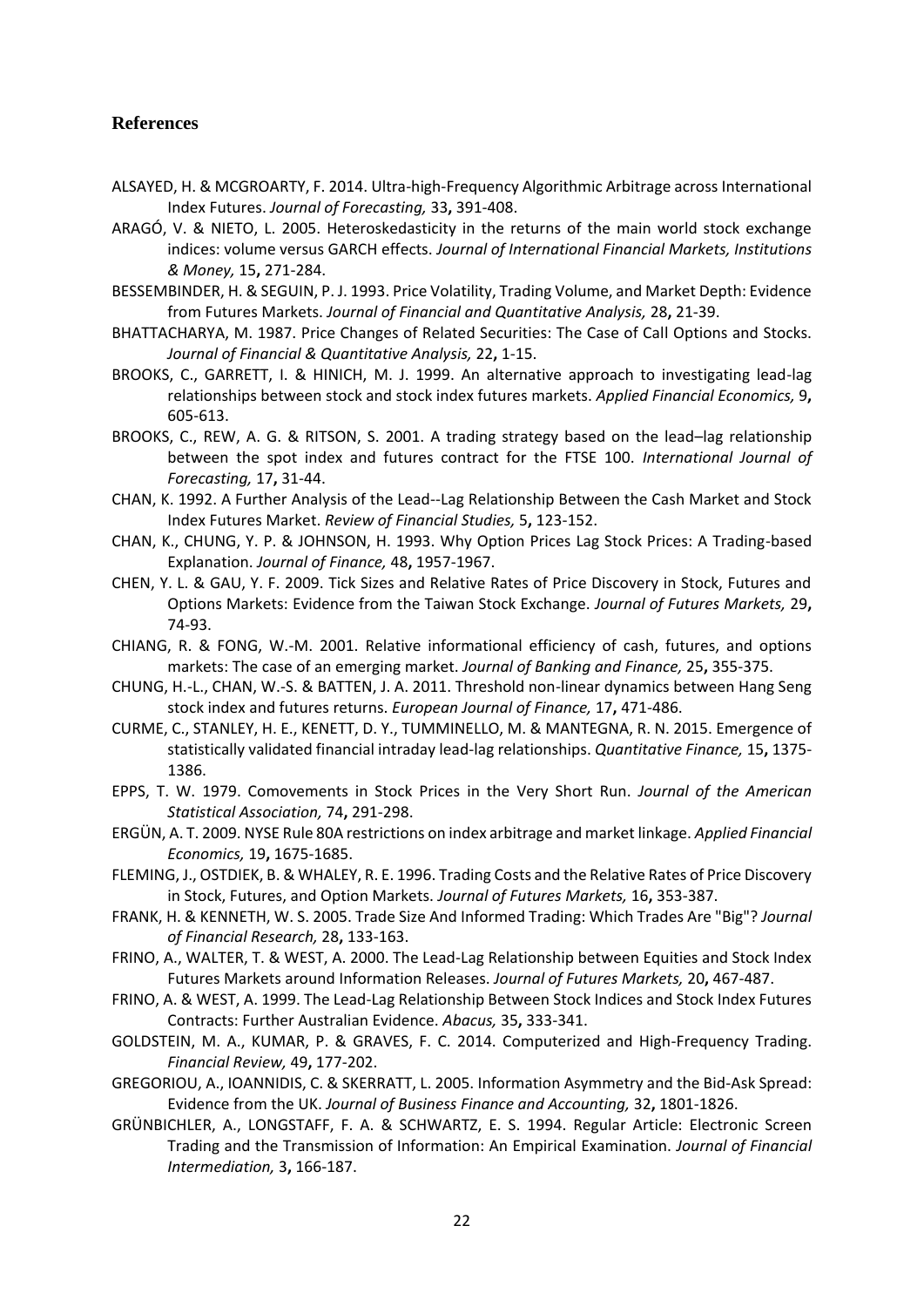<span id="page-22-6"></span>HANOUSEK, J. & PODPIERA, R. 2003. Informed trading and the bid–ask spread: evidence from an emerging market. *Journal of Comparative Economics,* 31**,** 275-296.

<span id="page-22-9"></span>HASBROUCK, J. & SAAR, G. 2013. Low-latency trading. *Journal of Financial Markets,* 16**,** 646-679.

- <span id="page-22-11"></span>HAYASHI, T. & YOSHIDA, N. 2005. On Covariance Estimation of Non-Synchronously Observed Diffusion Processes. *Bernoulli,* 11**,** 359-379.
- <span id="page-22-12"></span>HOFFMANN, M., ROSENBAUM, M. & YOSHIDA, N. 2013. Estimation of the lead-lag parameter from non-synchronous data. *Bernoulli,* 19**,** 426-461.
- <span id="page-22-0"></span>HUTH, N. & ABERGEL, F. 2014. High frequency lead/lag relationships — Empirical facts. *Journal of Empirical Finance,* 26**,** 41-58.
- <span id="page-22-1"></span>KAWALLER, I. G., KOCH, P. D. & KOCH, T. W. 1987. The Temporal Price Relationship Between S&P 500 Futures and the S&P 500 Index. *Journal of Finance,* 42**,** 1309-1329.
- <span id="page-22-3"></span>KEARNEY, F., CUMMINS, M. & MURPHY, F. 2014. Outperformance in Exchange-Traded Fund Pricing Deviations: Generalized Control of Data Snooping Bias. *Journal of Financial Markets,* 19**,** 86- 109.
- <span id="page-22-7"></span>LAMOUREUX, C. G. & LASTRAPES, W. D. 1990. Heteroskedasticity in Stock Return Data: Volume versus GARCH Effects. *Journal of Finance,* 45**,** 221-229.
- <span id="page-22-18"></span>LIEN, D., TSE, Y. K. & XIBIN, Z. 2003. Structural change and lead-lag relationship between the Nikkei spot index and futures price: a genetic programming approach. *Quantitative Finance,* 3**,** 136- 144.
- <span id="page-22-10"></span>LO, A. W. & MACKINLAY, A. C. 1990. An Econometric Analysis of Nonsynchronous Trading. *Journal of Econometrics,* 45**,** 181-211.
- <span id="page-22-22"></span>MADHAVAN, A. & SOFIANOS, G. 1998. An Empirical Analysis of NYSE Specialist Trading. *Journal of Financial Economics,* 48**,** 189-210.
- <span id="page-22-20"></span>MANASTER, S. & RENDLEMAN, J. R. J. 1982. Option Prices as Predictors of Equilibrium Stock Prices. *Journal of Finance,* 37**,** 1043-1057.
- <span id="page-22-4"></span>MARSHALL, B., NGUYEN, N. H. & VISALTANACHOTI, N. 2013. ETF arbitrage: Intraday evidence. *Journal of Banking & Finance,* 37**,** 3486-3498.
- <span id="page-22-16"></span>MARTIKAINEN, T. & PERTTUNEN, J. 1995. On The Dynamics of Stock Index Futures and Individual Stock Returns. *Journal of Business Finance & Accounting,* 22**,** 87-100.
- <span id="page-22-15"></span>NAJAND, M. & MIN, J. H. 1999. A further investigation of the lead-lag relationship between the spot market and stock index futures: Early evidence from Korea. *Journal of Futures Markets,* 19**,** 217-232.
- <span id="page-22-17"></span>NAM, S. O., OH, S. & KIM, H. K. 2008. The time difference effect of a measurement unit in the lead– lag relationship analysis of Korean financial market. *International Review of Financial Analysis,* 17**,** 259-273.
- <span id="page-22-13"></span>NAM, S. O., OH, S., KIM, H. K. & KIM, B. C. 2006. An empirical analysis of the price discovery and the pricing bias in the KOSPI 200 stock index derivatives markets. *International Review of Financial Analysis,* 15**,** 398-414.
- <span id="page-22-19"></span>PANTON, D. 1976. Chicago Board Call Options As Predictors of Common Stock Price Changes. *Journal of Econometrics,* 4**,** 101-113.
- <span id="page-22-14"></span>PIZZI, M. A., ECONOMOPOULOS, A. J. & O'NEILL, H. M. 1998. An Examination of the Relationship between Stock Index Cash and Futures Markets: A Cointegration Approach. *Journal of Futures Markets,* 18**,** 297-305.
- <span id="page-22-5"></span>RUAN, J. & MA, T. 2012. Ex-Dividend Day Price Behavior of Exchange-Traded Funds. *Journal of Financial Research,* 35**,** 29-53.
- <span id="page-22-21"></span>RYU, D. 2015. The information content of trades: An analysis of KOSPI 200 index derivatives. *Journal of Futures Markets,* 35**,** 201-221.
- <span id="page-22-8"></span>SHARMA, J. L., MOUGOUE, M. & KAMATH, R. 1996. Heteroscedasticity in stock market indicator return data: volume versus GARCH effects. *Applied Financial Economics,* 6**,** 337-342.
- <span id="page-22-2"></span>SHIN, S. & SOYDEMIR, G. 2010. Exchange-traded funds, persistence in tracking errors and information dissemination. *Journal of Multinational Financial Management,* 20**,** 214-234.